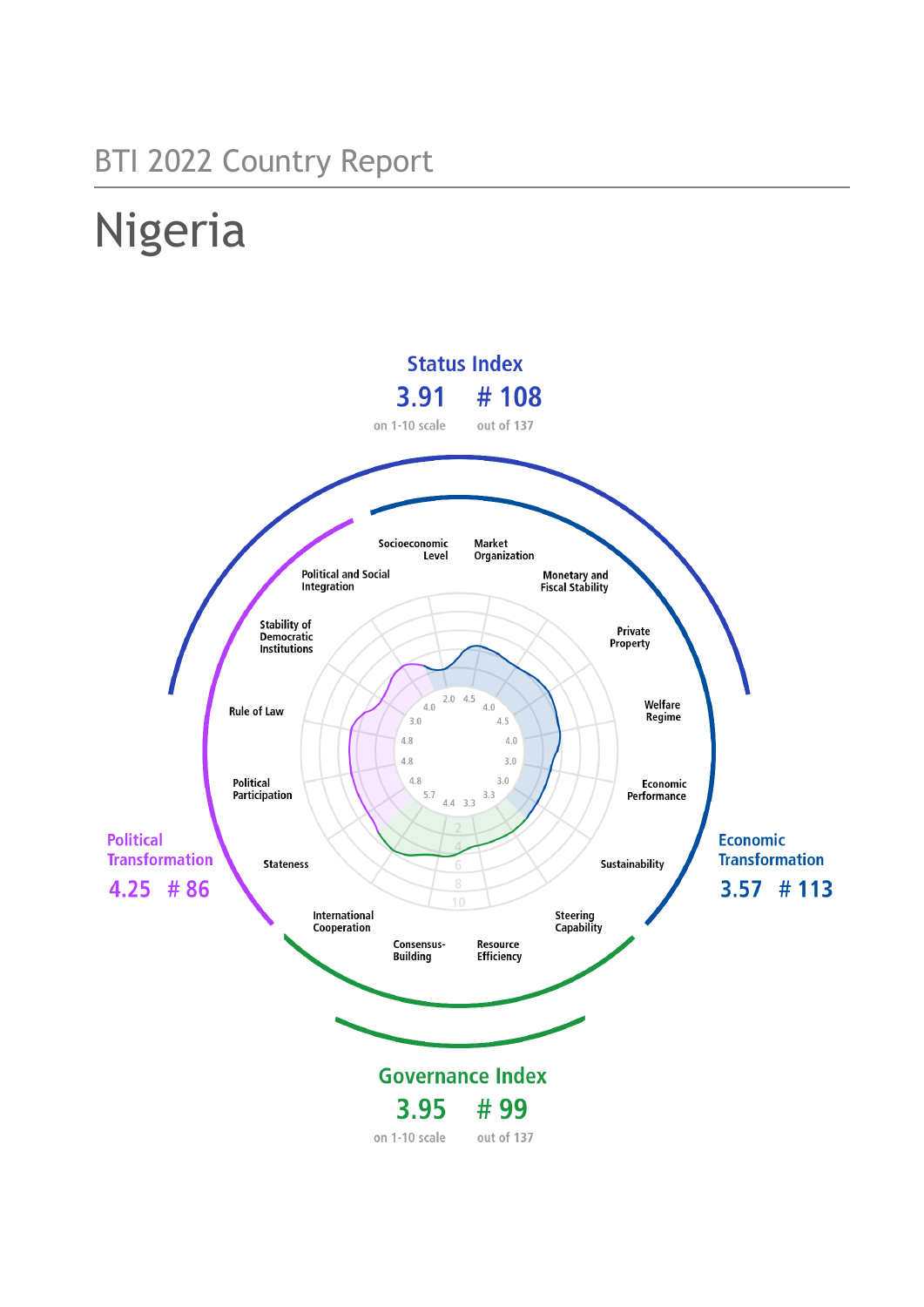This report is part of the **Bertelsmann Stiftung's Transformation Index (BTI) 2022**. It covers the period from February 1, 2019 to January 31, 2021. The BTI assesses the transformation toward democracy and a market economy as well as the quality of governance in 137 countries. More on the BTI at [https://www.bti-project.org.](https://www.bti-project.org/)

Please cite as follows: Bertelsmann Stiftung, BTI 2022 Country Report — Nigeria. Gütersloh: Bertelsmann Stiftung, 2022.

This work is licensed under a **Creative Commons Attribution 4.0 International License**.

# **Contact**

Bertelsmann Stiftung Carl-Bertelsmann-Strasse 256 33111 Gütersloh Germany

**Sabine Donner** Phone +49 5241 81 81501 sabine.donner@bertelsmann-stiftung.de

**Hauke Hartmann** Phone +49 5241 81 81389 hauke.hartmann@bertelsmann-stiftung.de

**Claudia Härterich** Phone +49 5241 81 81263 claudia.haerterich@bertelsmann-stiftung.de

# **Sabine Steinkamp** Phone +49 5241 81 81507 sabine.steinkamp@bertelsmann-stiftung.de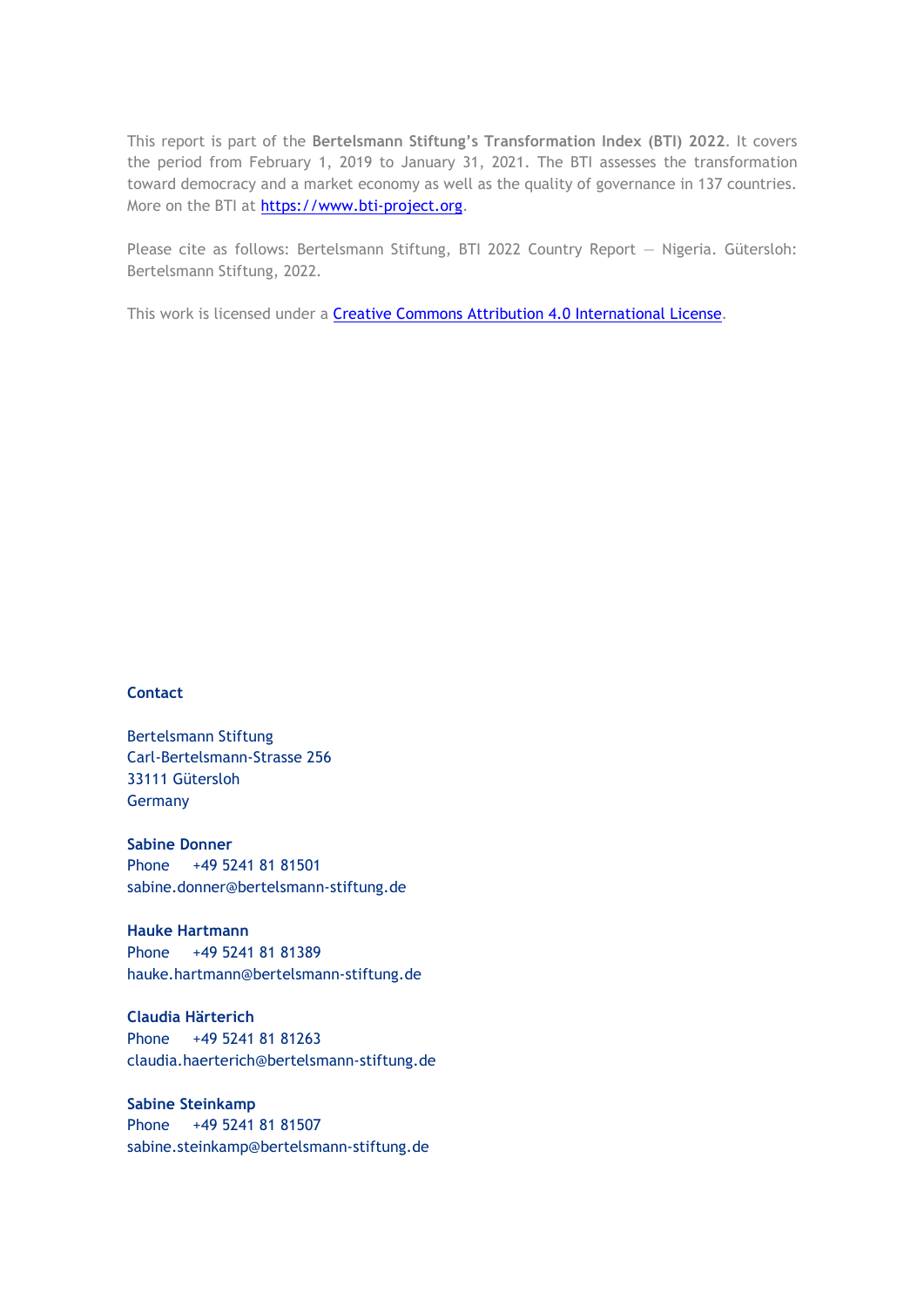#### **Key Indicators**

| Population                           | M | 206.1 | HDI.                           | 0.539          | GDP p.c., PPP $\ S$       | 5187 |
|--------------------------------------|---|-------|--------------------------------|----------------|---------------------------|------|
| Pop. growth <sup>1</sup><br>$%$ p.a. |   | 2.5   | HDI rank of 189<br>161         |                | Gini Index                | 35.1 |
| Life expectancy<br>vears             |   | 54.7  | UN Education Index             | 0.499          | Poverty <sup>3</sup><br>% | 71.0 |
| Urban population %                   |   | 52.0  | Gender inequality <sup>2</sup> | $\blacksquare$ | Aid per capita $\sqrt{5}$ | 17.5 |
|                                      |   |       |                                |                |                           |      |

Sources (as of December 2021): The World Bank, World Development Indicators 2021 | UNDP, Human Development Report 2020. Footnotes: (1) Average annual growth rate. (2) Gender Inequality Index (GII). (3) Percentage of population living on less than \$3.20 a day at 2011 international prices.

# Executive Summary

The evaluation period coincides with a modest economic recovery in 2019 and a serious recession triggered by the outbreak of the COVID-19 pandemic in 2020. By mid-January 2021, the pandemic had cost the lives of more than 1,300 people, while close to 100,000 were infected with the virus. There is broad consensus that the reliability of data is fairly low and that the real number might be several times higher.

Apart from the pandemic, the ongoing and unabated Islamist insurgency in the northeast, increased sectarian crises and organized crime in central Nigeria and the northwest, ongoing piracy along the coast, well-organized kidnappings and killings in many parts of the country and violence in the Niger Delta constituted other major challenges.

Despite all these challenges Nigeria managed to hold presidential, gubernatorial and parliamentary elections in February 2019, which were marked by widespread irregularities. The presidential election was in particular seriously flawed, paving the way for a second term for the incumbent Muhammadu Buhari. Under these circumstances, his party, the All Progressives Congress (APC), won majorities in both houses of the National Assembly and most gubernatorial elections.

The poor performance of President Buhari's first term continued and even worsened because of the pandemic and his inability to professionalize the military in its campaign against the Islamist insurgency. The military suffered repeated setbacks and faced new challenges in central Nigeria and in the northwest, where several thousand people lost their lives, killed by organized criminal gangs that specialized in cattle rustling, looting villages and kidnapping ordinary people and students for ransom. In addition, the only halfheartedly pursued anti-corruption campaign did not yield any significant results. The increase in violence and crime indicates that endemic corruption has reached new heights, and the militarization of state and society is increasing.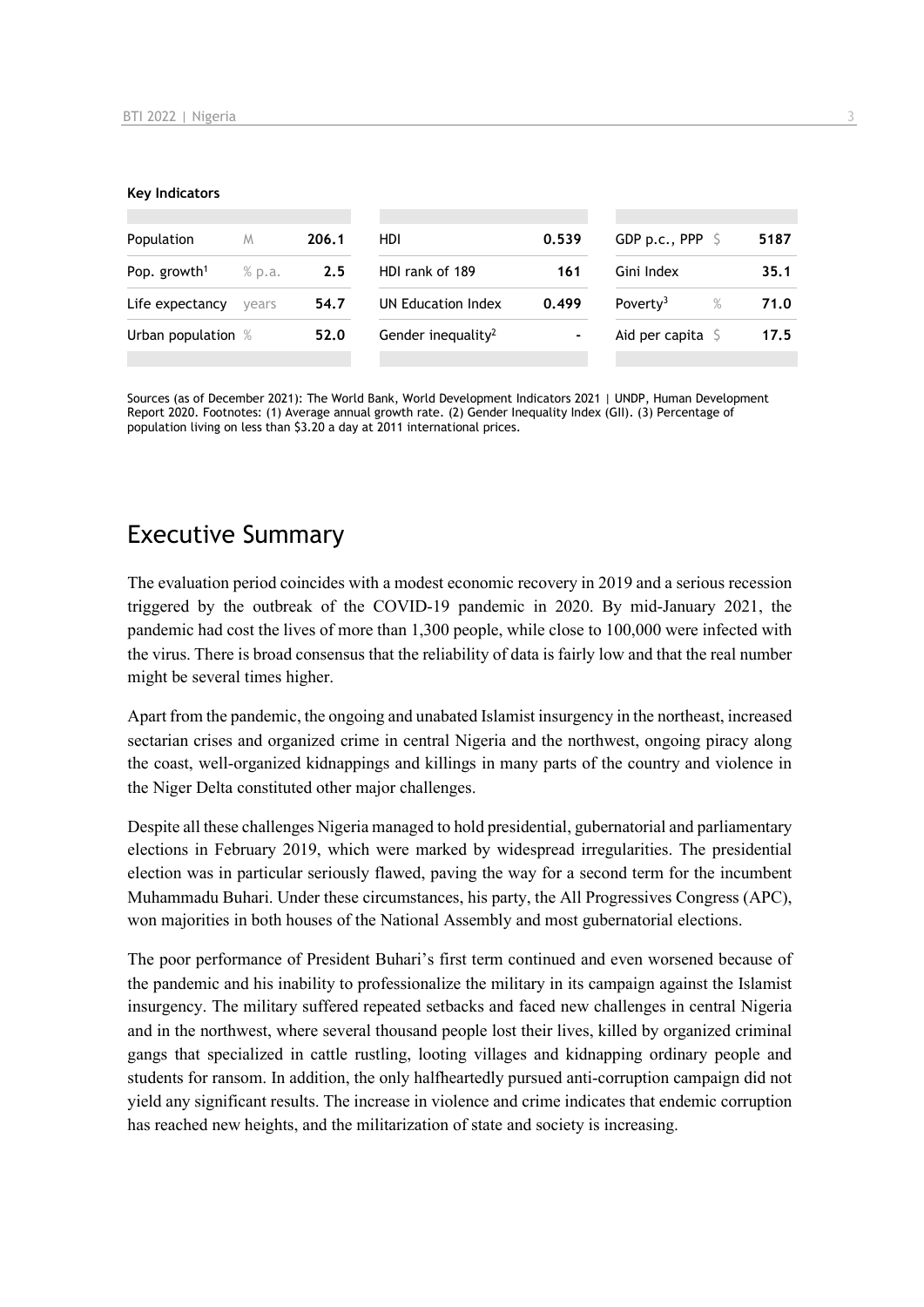The political system still faces fundamental problems regarding state coherence, institutional efficiency of the political and administrative system, internal security, patterns of democratic representation and attitudes, enforcement of the rule of law and economic reform. Likewise, economic structure and performance still suffer from major shortcomings: very modest economic growth rates and a COVID-19-induced recession in 2020, poor handling of economic and financial affairs, a high unemployment rate, poor handling of the pandemic. At the same time, the communication sector, the religious industry, retail trade and domestic construction flourished, although on a smaller scale than previously, due to the effects of the pandemic.

Significantly decreased crude oil and gas prices during the pandemic only began to recover on a modest scale toward the end of the period under review. This may pave the way for a slow recovery from Nigeria's worst economic recession in its history, depending, however, on how quickly the pandemic can be controlled globally and nationally.

Macroeconomic conditions were unstable, foreign reserves seriously depleted, domestic and foreign debts soared, prompted by huge deficit spending. The exchange rate on the parallel market fell to some NGN 480 to the U.S dollar after the government and the central bank devalued the Naira twice to NGN 381 to \$1 in 2020. As far as international credibility and cooperation are concerned, the achievements of the government under President Buhari are rather poor. Cooperation with neighboring countries in the fight against Islamist terrorists suffered setbacks. The government's relationship with ECOWAS was mixed. The already-precarious security situation worsened and created further uncertainties for the vast majority of Nigerians. Nigeria faces an uncertain future.

# History and Characteristics of Transformation

Gaining independence in 1960, the economic and political transformation process in Nigeria is marked by small steps of progress and many setbacks. Apart from two brief phases of civilian government (1960 to 1966 and 1979 to 1983), the current dispensation (from 1999 onwards) is the third serious attempt to establish a democratic political system. In between, various military regimes had ruled after gaining power through coups d'état and palace coups. The first two coups d'état, in January and July 1966, triggered the Biafran civil war (1967 to 1970). It was only in 1979 that the military under the leadership of Olusegun Obasanjo more or less voluntarily handed over power to an elected government. On New Year's Eve 1983, the second attempt at establishing a democratic political system failed, and the military under Major General Muhammadu Buhari took over. Almost two years later, a palace coup brought General Ibrahim Babangida to power. He initiated a firmly controlled economic reform and democratization program, which, however, was meant to fail. After the annulled elections in mid-1993 and a military-controlled controversial Interim Government, General Sani Abacha took power in November 1993. Until his sudden death in 1998, Nigeria experienced the worst military dictatorship ever, and this experience contributed to the complete loss of legitimacy of military rule. General Abdulsalami Abubakar took over power, released all political prisoners and paved the way for elections and transfer of power to an elected president.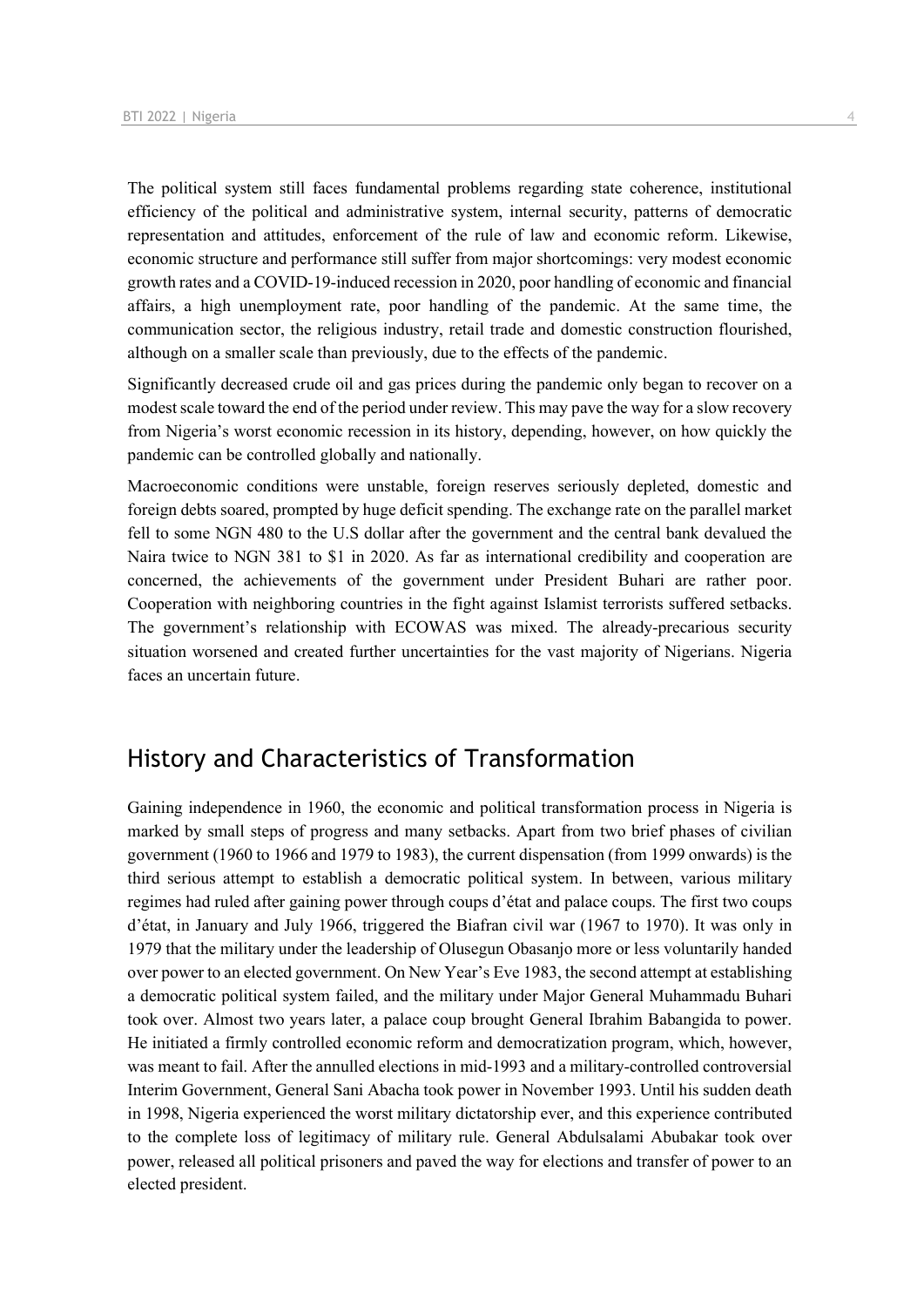In May 1999, the former junta leader Olusegun Obasanjo (1976 to 1979) took office as elected president. He was re-elected in 2003, and the ruling Peoples Democratic Party (PDP) confirmed its dominant position in the parliamentary elections. But the elections were marred by widespread fraud, violence and open ballot rigging. This also applied to the election marathon in April 2007, when presidential, gubernatorial, National Assembly and state assembly elections took place. The presidential elections were won by Umaru Yar' Adua, the two-term governor of Katsina state in the far north. He was sworn in as the first president who succeeded a previously elected president through the ballot box. His ill health, however, prevented him from fully executing his powers, and shortly before his death in May 2010, the National Assembly passed a resolution to enable Vice President Goodluck Jonathan to act as president. Immediately after Yar' Adua passed away, Jonathan was sworn in as executive president. Against all odds within the ruling party, he finally became the presidential candidate and won a landslide victory in Nigeria's first reasonably credible elections in 2011. Under his government, however, corruption reached new heights and Jonathan's poor leadership allowed the Islamist insurgents of Boko Haram to advance in the northeast and to challenge state and society. According to a rather modest estimate, tens of thousands lost their lives.

The short-lived economic boom, triggered by soaring oil and gas prices, came to a standstill toward the end of Jonathan's term in office. The numerous crises and his apparent incompetence empowered the opposition to establish a strong coalition among his political challengers in early 2015. Muhammadu Buhari and his party APC eventually emerged as the decisive political force. The new leadership was facing old and new challenges concerning security issues, corruption, organized crime, renewed nationalism, mushrooming militias, sectarian crises and economic recession. Although Buhari's government was able to reorganize the military, it was not successful in putting down the Islamic insurgency. Nigeria suffered several painful setbacks after Buhari was re-elected for a second and last term  $(2019 - 23)$ , which was secured by a manipulated election process. The shifting of the election date at the eleventh hour on February 16, 2019 was tantamount to a silent coup d'état. One week later, on February 23, many anti-Buhari voters – most of them in the southern part of the country – did not go to the polls on election day or were harassed by security forces. However, the re-elected president and his government faced new threats and dangers in central Nigeria and the northwest, where large-scale cattle rustling and banditry and the brutal response of the military and other security forces triggered new hotspots. Therefore, the Fourth Republic will most probably continue experiencing a period of political and economic instability, uncertainties, violence, organized crime and Islamist terror.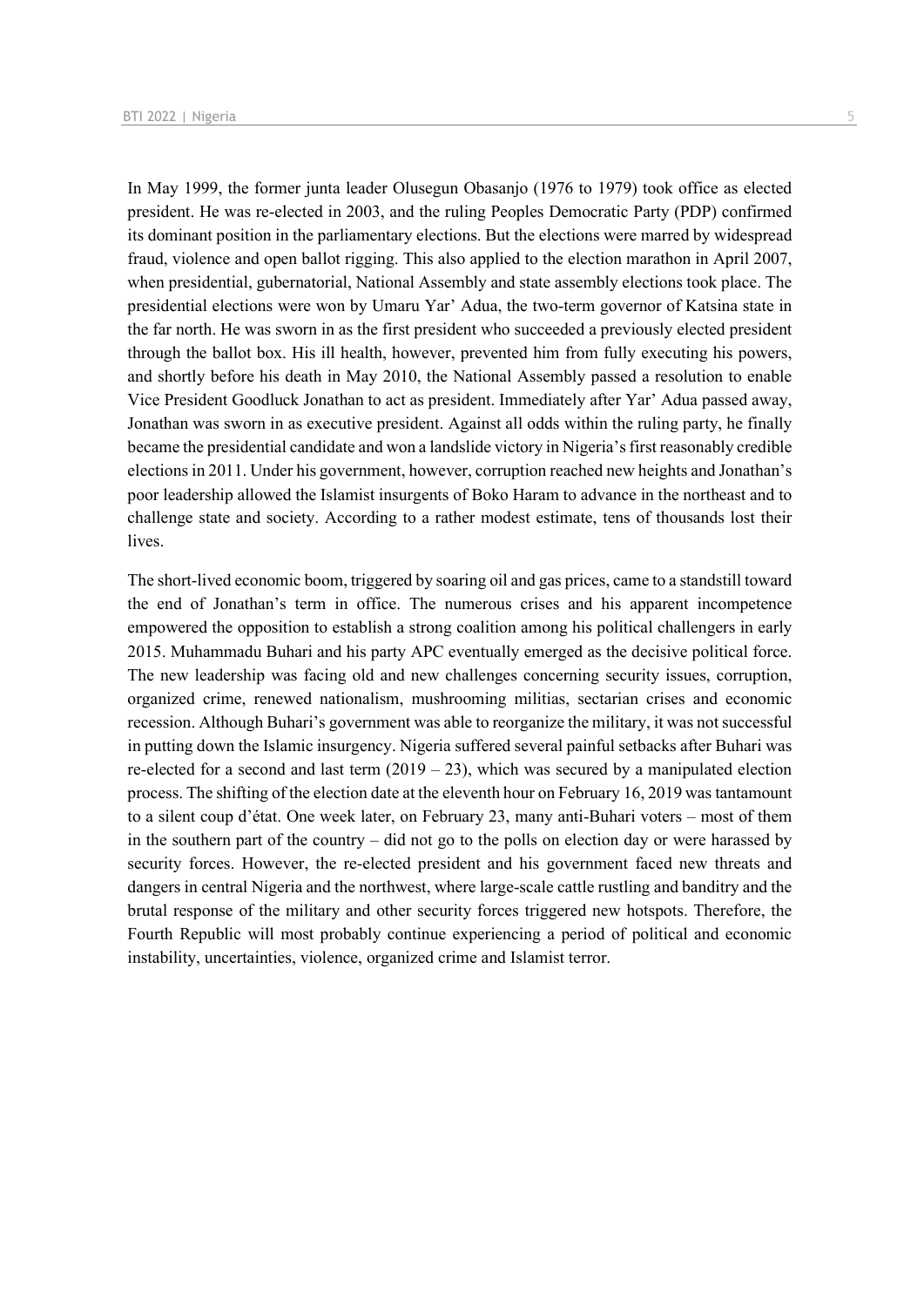The BTI combines text analysis and numerical assessments. The score for each question is provided below its respective title. The scale ranges from 1 (worst) to 10 (best).

# Transformation Status

# I. Political Transformation

#### **1 | Stateness**

The state's monopoly on the use of force is still limited. The Islamist insurgency of Boko Haram, other break away factions and the Islamic State in West Africa Province (ISWAP) continue to control several parts of the states in the northeast and are able to engage military and police forces. The insurgents still challenge any state authority. In the meantime, more than 30,000 people, both Christians and Muslims, and quite a number of security personnel have lost their lives. In northwest and central Nigeria, sectarian clashes with noticeable ethnic undercurrents and widespread organized crime hold the state at bay. In addition, criminal gangs with sophisticated weapons are involved in cattle rustling on a large scale, killing and wreaking havoc in northern Nigeria. Criminal gangs are also active in other parts of the country. Militias in the Niger Delta engage in oil theft, kidnapping and piracy along the coastal area. Radical activists in the Igbo heartland still keep the spirit of a sovereign Biafra alive, although less vocally than previously.

All Nigerians are considered Nigerian citizens, and the nation-state is widely accepted as legitimate. However, subnational identities are strong and prevalent. All citizens possess equal civic rights. This fact notwithstanding, the federal quota system enshrined in the constitution and upheld by the Federal Character Commission to a large extent determines access to offices and institutions on federal and state level according to ethnic, regional and other identities. By and large, it thus has a strong discriminatory effect against people who are qualified but cannot be hired because of the quota system. Furthermore, the very concept of indigenousness is discriminatory against the "non-indigenes" of a federal state, that is, migrants from other federal states. Although the political class and most elites are aware that this is an important issue, no real efforts have been made to deal with it. The manipulated presidential election of 2019, tantamount to a "silent coup d'état," however, cast doubts on the legitimacy of the state among some parts of the population, although not in the sense of the legitimacy of the nation-state.

#### **Question** Score



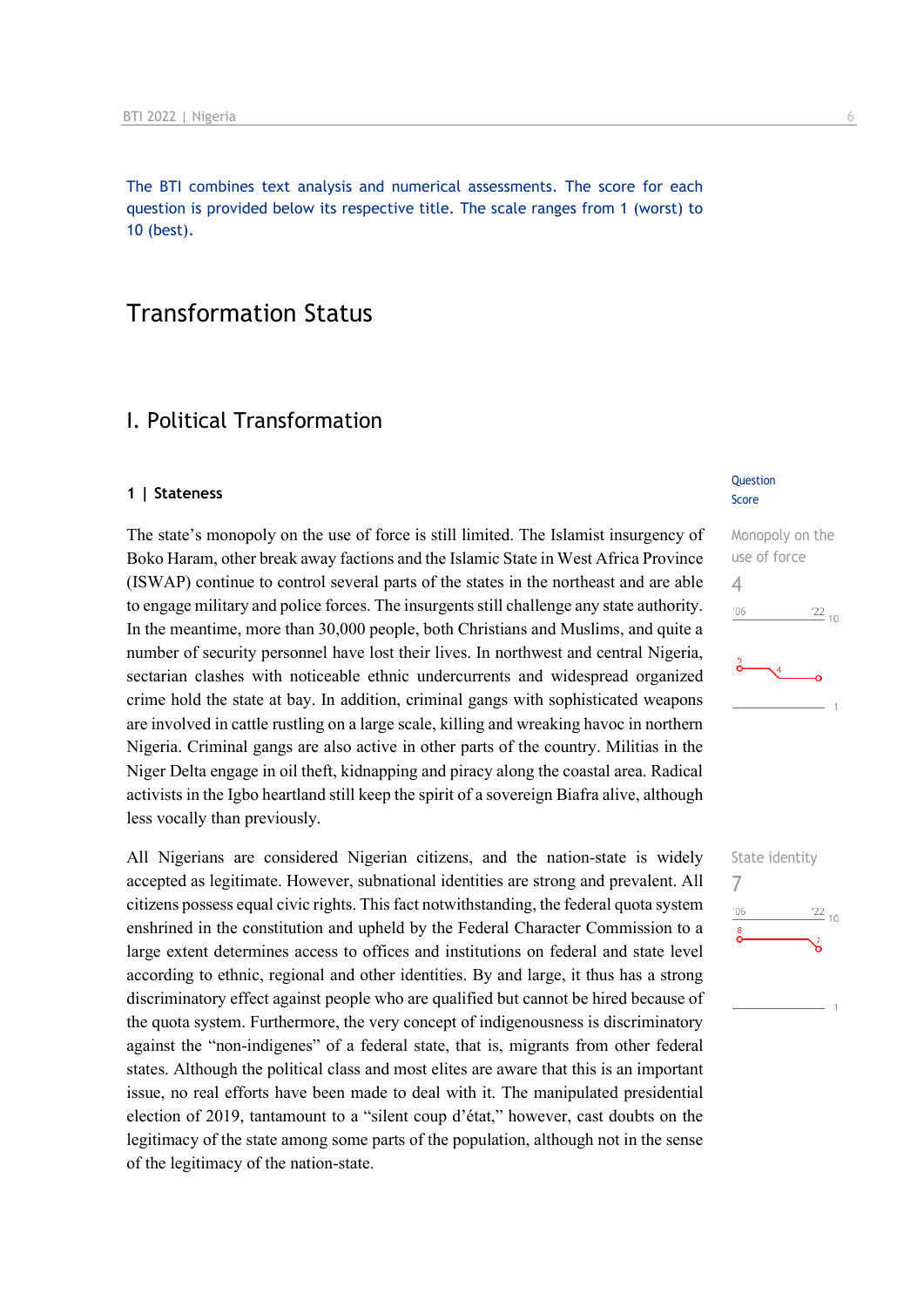Under the constitution the separation of state and religion is guaranteed. But secularization suffered a substantial set back through the introduction of Shariah, or Islamic law, as generally applied law in 12 northern states where the vast majority of the population is of Muslim faith. In these states, however, non-Muslims are entitled to take any lawsuit to a secular court or be tried by such a court. An approximately equal number of Christians and Muslims live in the Middle Belt, dominated by ethnic minorities, and the Yoruba-dominated southwest. However, fundamentalism in both denominations is increasing and both religions are increasingly permeating politics in all tiers of government.

Under the constitution, the three tiers of the federal system – federal, state and local government – offer a differentiated administrative structure with the federal government and the two chambers of the National Assembly, 36 governors and state assemblies and 768 local governments and six councils in the Federal Capital Territory Abuja. In addition, the statutory revenue allocation aims to finance the three tiers of government according to certain criteria, but in fact legally sustains the system of distributing the wealth among the elites. While the federal government, the National Assembly and the state governors execute real political power and have access to state funds, most of the other administrative institutions and the local tier suffer from very low political skills. The serious crisis in the entire north, considerable parts of the Middle Belt and in the Niger Delta is to a large extent due to the breakdown of the local government structure.

Jurisdiction at the state level – including local governments – is determined by the high courts and the federal high courts. While the former deal with capital offenses, theft and similar crimes, the latter see to all other issues, such as civil disputes and disputes between citizens and the state.

The tax authorities are present in all states and the federal capital, collecting taxes on behalf of the federal government. However, the states can also impose local taxes on their own behalf. With the exception of Lagos and some other southern states, tax revenues at the local level are still meager, meaning that an overdependence on federal statutory payments prevails.

The state's law enforcement power is weak, considering the many semi-autonomous regional power centers and veto powers with different political agendas.

Administration of communications, transport and basic infrastructure, such as water, electricity, health and education is rather weak and does not even exist in certain parts of the country.

Highly commercialized sectors, such as communications, transport (in particular domestic flights) and to some extent education and health function reasonably.

COVID-19 had only a marginal impact on the country's poor basic infrastructure.

 $-06$  $\frac{22}{10}$ Basic administration  $\frac{22}{10}$  $'06$ 

No interference of religious dogmas

 $\Delta$ 

4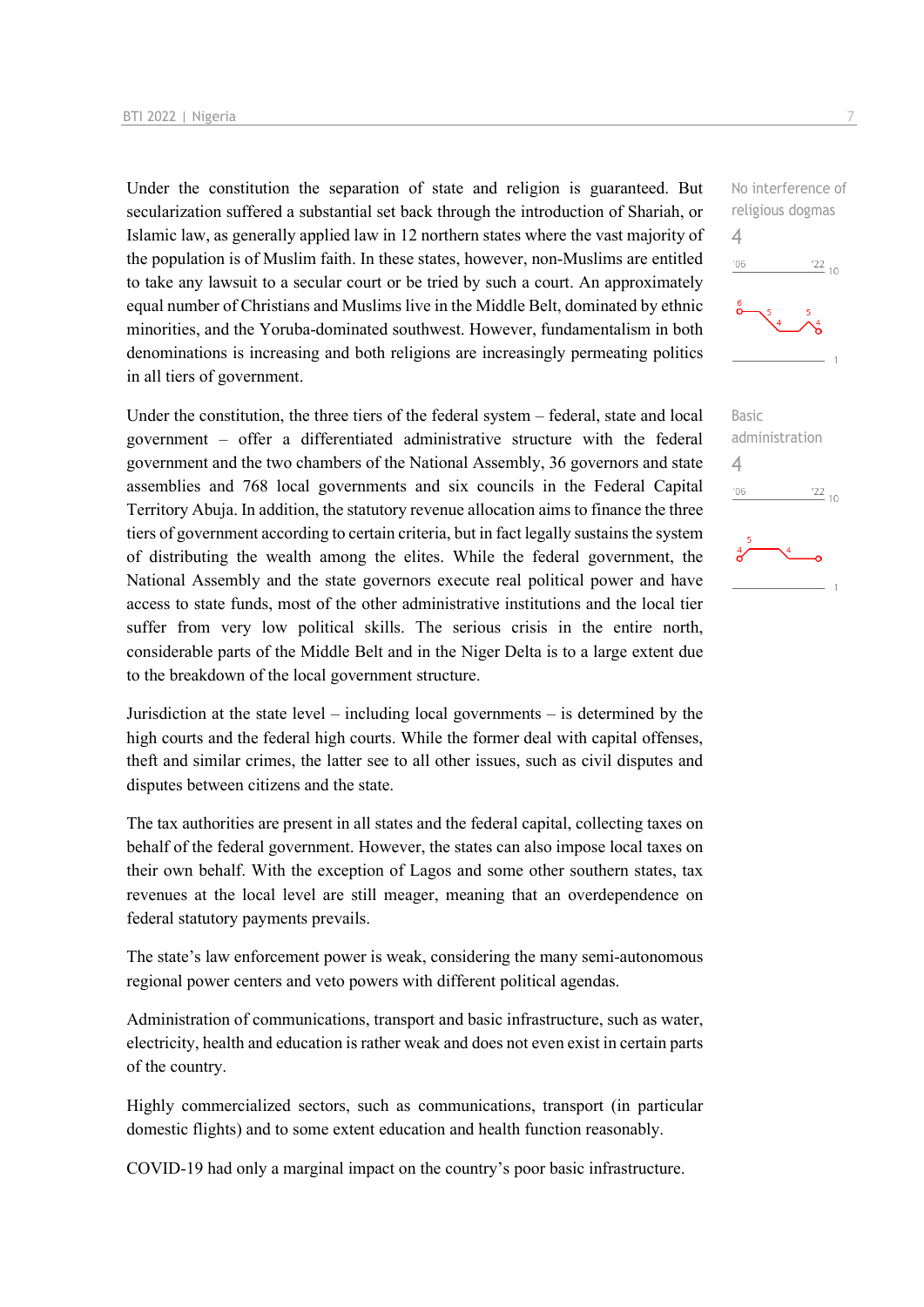#### **2 | Political Participation**

Universal suffrage and the right to campaign for elected office exist. The elections in 2019 with presidential, National Assembly, gubernatorial and state assembly elections were one of the most fraudulent and unlawful elections in Nigeria's Fourth Republic. Shifting the date of the election at the eleventh hour saved the incumbent president from a crushing defeat and secured him a second term in office. The Independent National Electoral Commission (INEC) performed very poorly. When the election eventually took place a week later than originally planned, armed security personnel in great numbers patrolled the streets in the south, thereby preventing hundreds of thousands of voters from casting a ballot. In addition, many southerners decided to register with their government of origin in case the election outcome resulted in violence because the incumbent was defeated. However, because of the costs of travel from their places of habitation to their respective polling stations, which were in many cases quite far away, numerous voters did not make a second journey after the last-minute postponement of the elections.

President Muhammadu Buhari and his government have the power to govern. As noted above, however, elections do not meet the standard of free and fair. Poor political performance concerning, particularly, internal security in large parts of the country, a lack of economic expertise and the tremendous socioeconomic impact of the COVID-19 pandemic revealed many weaknesses and highlighted the administration's inability to govern effectively. In addition, the many conflict hotspots served as further proof of the government's lack of response capacity to urgent problems affecting the majority of the Nigerian population. The military, in former periods a powerful veto actor, did not exert open veto power. However, according to the U.S. State Department, civilian authorities did not always maintain effective control over the security services.

According to the constitution, civic organizations can generally form and meet freely. However, civil society is severely fragmented and mostly active at a very local level. Thus, organizations' abilities to bridge the country's numerous social cleavages are limited. For example, during the anti-SARS protests that culminated in October 2020 when young people, mostly in southwest Nigeria, denounced widespread police brutality, the peaceful demonstrations got out of hand. Hoodlums and organized looters kidnapped the protestors, wreaked havoc worth millions of dollars, leaving several demonstrators and security personnel dead. During the first wave of the COVID-19 pandemic, the government announced a nationwide lockdown. Some citizens, however, did not observe the restrictions. During that period, more citizens died from gunshot wounds, mostly inflicted by government security forces, than from the virus. An increasing number of former high-ranking military officers, administrators, politicians and personalities from organized Christian and Muslim groups are founding their own NGOs.





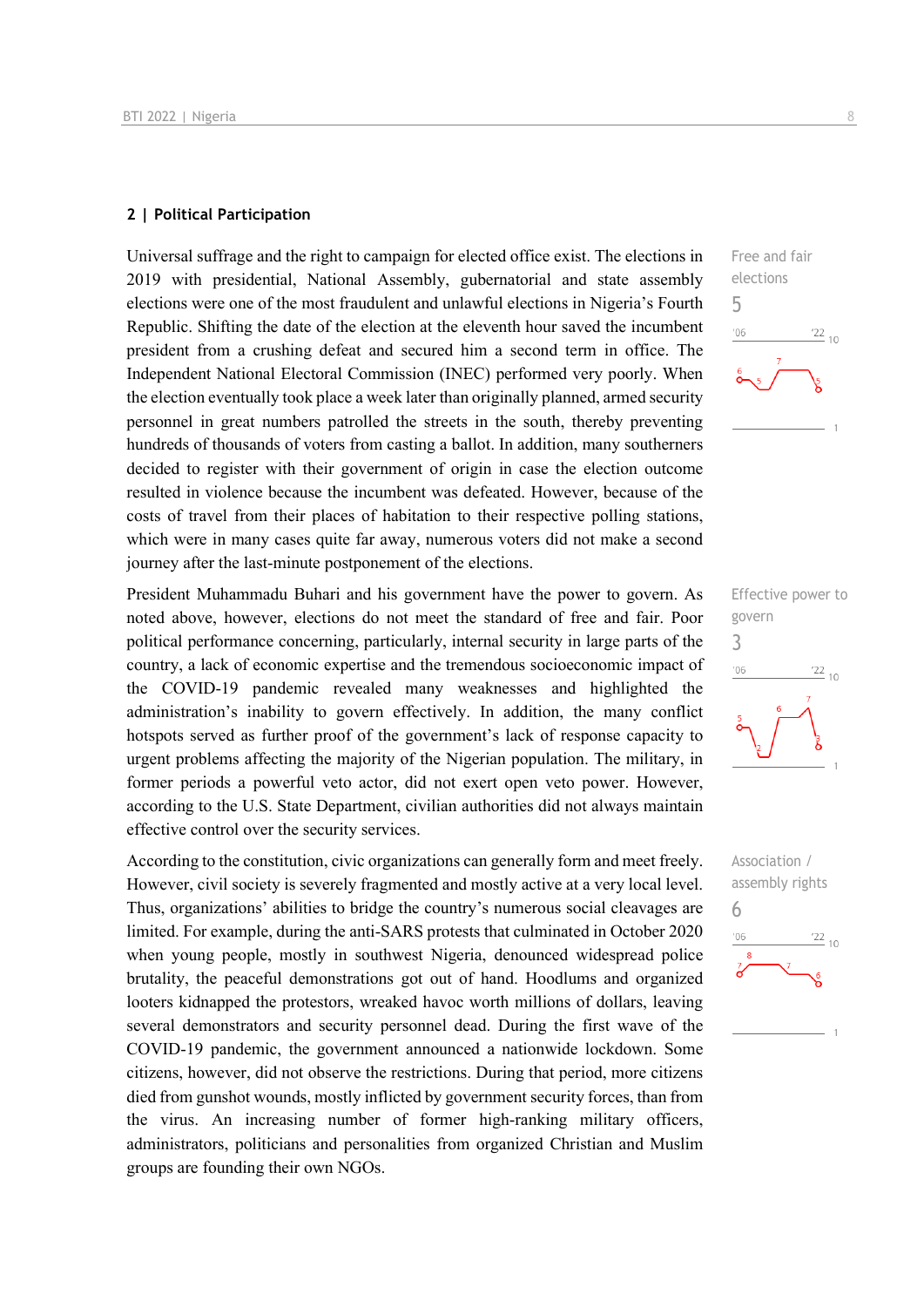After being re-elected in 2019, the incumbent president and his government increasingly and to some extent have systematically intimidated and harassed citizens to keep them from exercising their association and assembly rights. The government has demonstrated its arbitrariness in evaluating requests for permits to associate and to assemble. In addition, this arbitrariness also applied to handling COVID-19 in 2020. In early 2021, however, COVID-19 is no longer considered a priority.

Citizens, organizations and the mass media express opinions freely. The freedom of information act, however, allows public access to federal government information only . Since the re-election of President Buhari in early 2019, individuals and organizations expressing critical views are frequently harassed by state security services and occasionally taken in custody and to court. The COVID-19 pandemic has led to an increase in harassment and intimidation, while at the same time the media have received hardly any reliable information from the government concerning the extent of the pandemic. However, in most cases the government prosecutes against the media, the courts decided in favor of the media. Like many civilians, media representatives have become victims of Islamic terrorism, sectarian clashes and criminal gangs. State-owned media have lost out to the private media. The private media, electronic as well as print, possess a high degree of autonomy and often voice sharp criticism. But this contrasts with the fact that the private media are increasingly adopting deliberately biased attitudes. Additionally, the media are increasingly turning themselves into public relation agencies for different interest groups, presenters of soap operas and tabloid-like content. Moreover, "brown envelope journalism" is widely spread. The power of issuing licenses for radio and television resides with the president, and the National Film and Video Censors Board regulates and curtails this booming industry. Against this background, the Press Freedom Survey by Freedom House still considers Nigeria only "partly free." Ranking by Reporters Without Borders ranks Nigeria 115th out of 180 countries surveyed.

# **3 | Rule of Law**

The most important democratic institutions – the presidency, the two chambers of the National Assembly and the structures on state level (governorship and state assemblies) – are still reasonably stable despite the precarious security situation in almost all parts of country. The positions of the vice president and the deputy governors have been strengthened to avoid political instability and turmoil in case of leadership crisis. The controversial re-election of the incumbent, President Buhari, and the pandemic have weakened the power of the legislature. This entails a significant erosion of the constitutionally enshrined checks and balances. Against the background of the COVID-19 pandemic, there was no need to declare a state of emergency ever since legislators surrendered to the executive without any resistance. Parliament suspended activities for two weeks on March 3, 2020 but resumed its activities thereafter. The judiciary is generally not well equipped to provide full checks and balances.



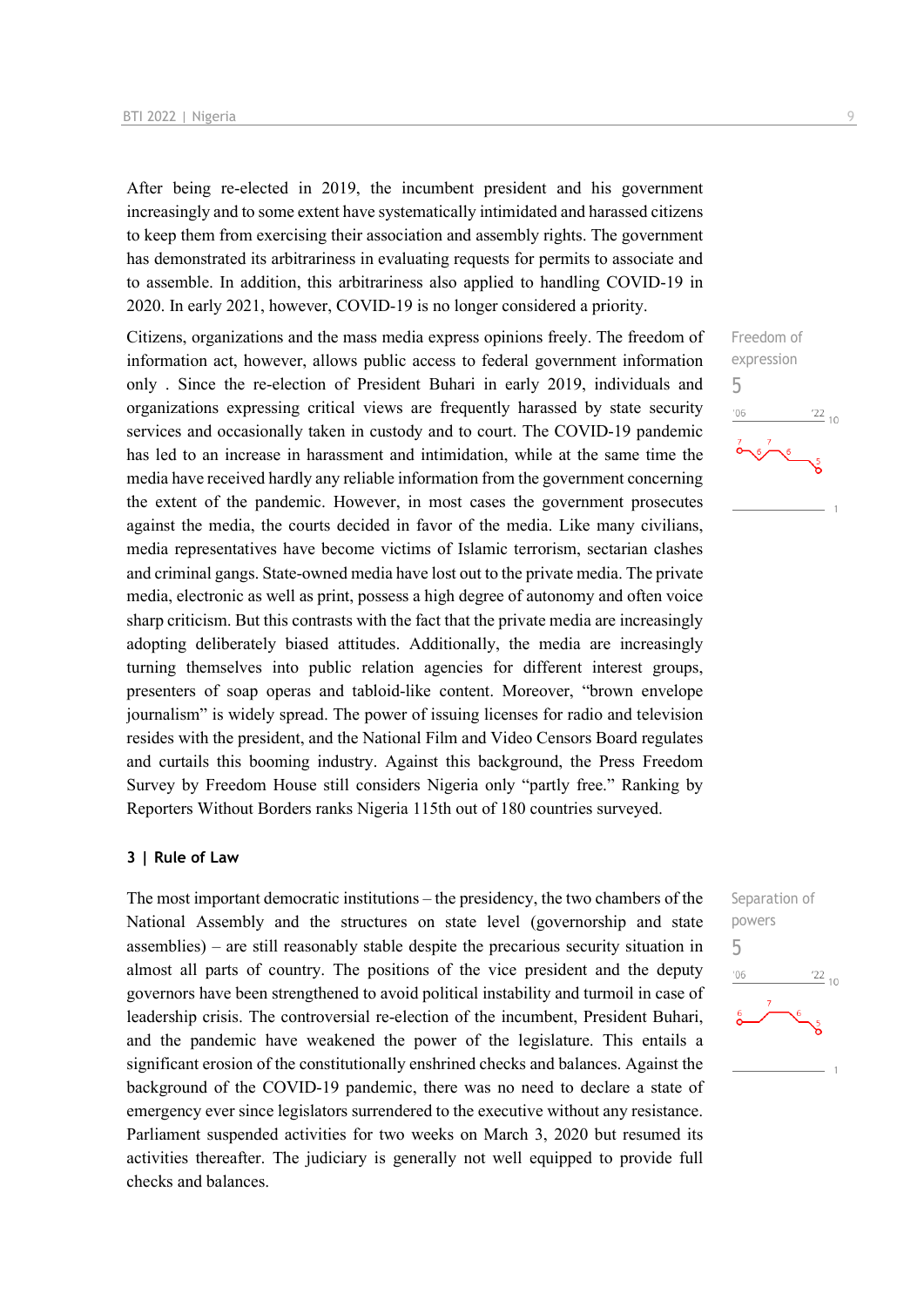The Supreme Court serves inter alia as constitutional court, and any verdict concerning constitutional issues automatically becomes law. The Court of Appeal is the first court of jurisdiction for presidential and gubernatorial election petitions. Its verdicts can be petitioned at the Supreme Court. Petitions concerning parliamentary elections are dealt with at election tribunals – a dubious inheritance from military rule and military tribunals. Rulings can be appealed at the Court of Appeal and the Supreme Court. During the period under review, the courts passed dozens of verdicts in the aftermath of the 2019 elections and made decisions regarding several petitions concerning parliamentary by-elections and gubernatorial elections. The rulings of the Supreme Court, the Courts of Appeal and the Federal High Courts were generally accepted. Shortly before the 2019 elections, however, without resistance from legislators, the executive illegally interfered in the Supreme Courts' internal rules of procedure and forced the then-chief justice to resign. He was eventually sentenced for having breached the Code of Conduct by not declaring all his assets at the time he was appointed. The newly appointed chief justice and his colleagues paved the way for the re-elected president by rejecting all petitions about his election victory and his eligibility as a candidate. Buhari's school certificate was a serious bone of contention, since he could not present any legal documentation to provide proof of the necessary level of education to run for high office. As far as Islamic law is concerned, no case has so far reached federal courts to question the constitutionality of applying completely different legal systems. In the past, all stoning sentences passed by lower Shariah courts for marital infidelity, extramarital sex or blasphemy were declared null and void by upper Shariah courts. Over the course of the period under review however, some death sentences for blasphemy were passed by Shariah courts. The accused appealed and the cases were still pending at the beginning of 2021.

Corruption and white-collar crime are endemic. Government efforts to master the problem through the anti-corruption agency, the Economic and Financial Crimes Commission (EFCC), and, to a lesser extent, the Independent Corrupt Practices Commission (ICPC) have some public support. The government under re-elected President Buhari has vowed to strengthen the fight against corruption, after anticorruption results during his first term in office were at best mixed. Toward the middle of his second term in office, the government's efforts made via the attorney general more or less stopped short of taking serious action. Some well-known and high-ranking people, such as the former national security adviser, were arrested and prosecuted. But later those same people were released on bail, meaning that the whole process will come to naught. In some exceptional cases, former high-profile staff were sentenced and imprisoned. The government and its respective agencies were however partly successful in tracing stolen money stashed abroad and confiscating luxury estate property. An increasing number of court cases concerning corruption occur in Britain and the United States, thus shaping Nigeria's relations with Britain and the United States via legal issues involving members of Nigeria's large overseas diaspora.



Prosecution of office abuse 4 $\frac{22}{10}$  $06'$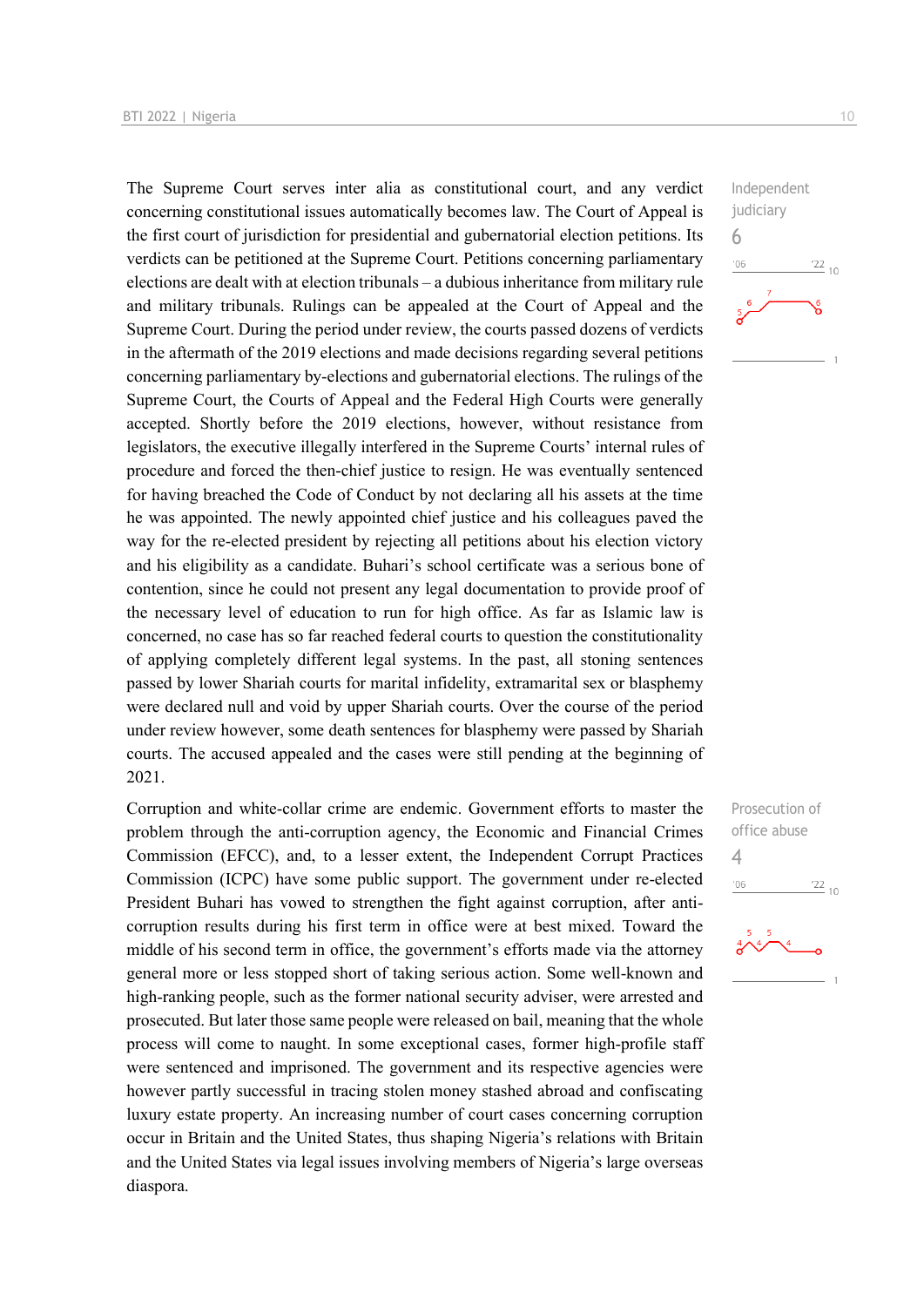Many citizens do not enjoy their full civil liberties because the state's monopoly on the use of force is rather limited. Against this background, security forces, militias, vigilantes, religious fundamentalists and criminal gangs regularly violate civil liberties. In addition, torture, mistreatment in police custody, extrajudicial killings and illegal military detention camps are still part and parcel of law enforcement operations, once again underlined by the brutal crackdown during the end-SARS protests in October 2020 and the COVID-19 pandemic. The performance of the onceweak Human Rights Commission has slightly improved. However, the crisis-ridden regions in the northeast, northwest, east and south experienced waves of sectarian and ethnic violence, organized crime and local warfare. Far more than two million internally displaced people live in camps in the northeast, in central Nigeria and in the east. Concerning women and girls, in particular of lower socioeconomic status, the state still lacks the willingness and capacity to protect them against acts of violence, including rape, spousal abuse, female circumcision and abuse by customary law. However, the statutory rights of women have slightly improved, given that women can now take their husbands to court for criminal assault and that rape has been legally defined as a serious crime everywhere in Nigeria. Notwithstanding, almost all Nigerians who are not members of the elites would fail if they were to seek redress for human rights violations through judicial procedures.

# Civil rights 4  $-06$  $\frac{22}{10}$

#### **4 | Stability of Democratic Institutions**

Democratic institutions at federal and state levels such as the federal government and the state governments, the National Assembly and state assemblies were reasonably stable, despite a high number of violent conflicts in most regions of the country. In addition, they were still able to carry out their main realpolitik task of redistributing wealth to the political class and the elites. This, however, does not apply to the local government level, which suffers from incompetence, lack of funds and legitimacy. The standing of the judiciary suffered a setback after the previous chief justice was forced to resign in contradiction to established procedures and eventually was sentenced in a court of law for breaching the justices' code of conduct. As a result of the manipulated elections in 2019, the performance of the INEC also suffered a setback. The elections have promulgated a loss of trust in the commission as well as in the electoral process as a whole. However, a somehow-reliable voters' register, efforts made to issue Permanent Voters' Cards (PVC) and the use of card readers at a number of polling stations have partly compensated for these weaknesses and the INEC's poor performance under the current leadership. The public administration at large, however, barely delivers statutory services for the majority of Nigerians.

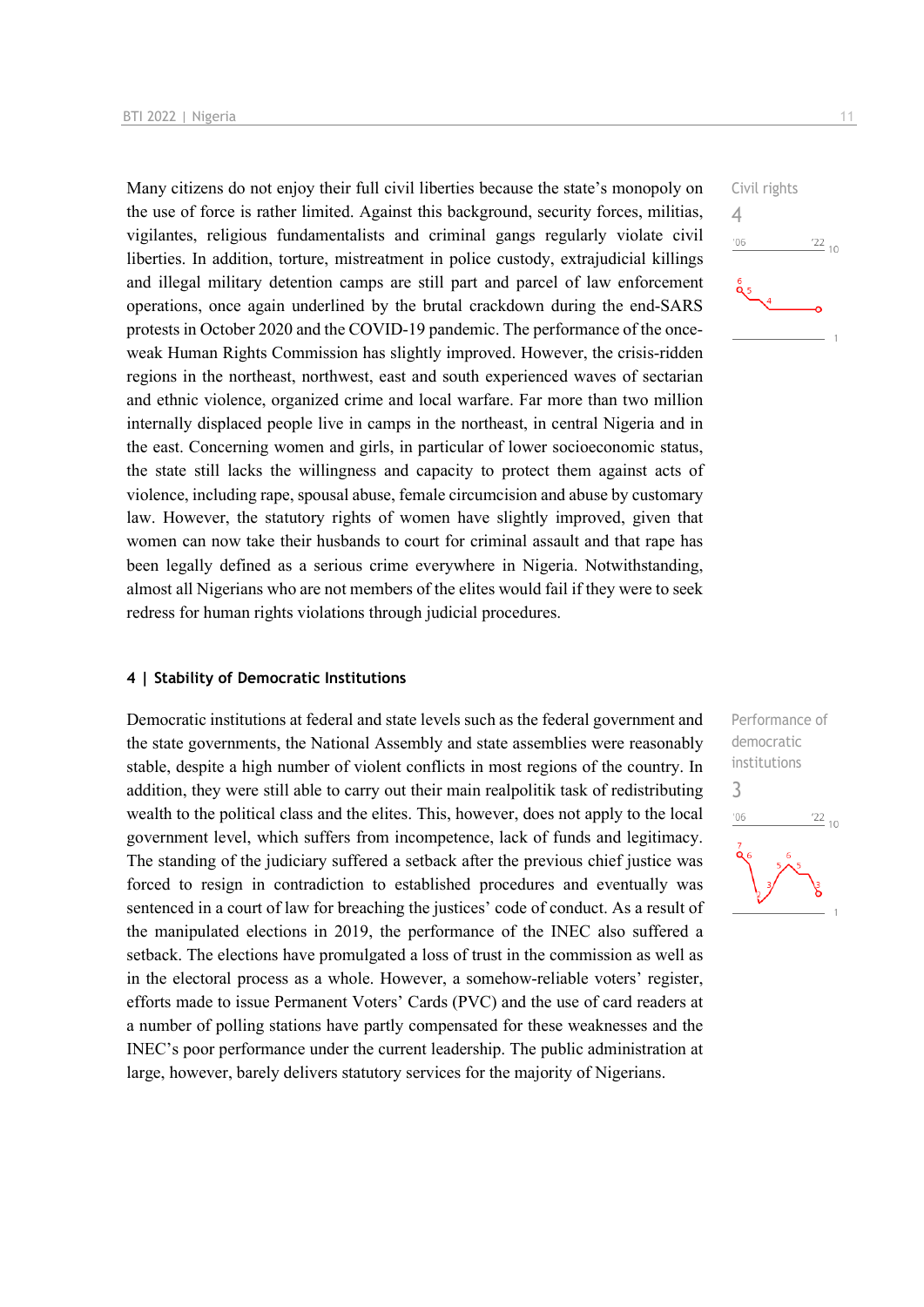Most influential political, social and economic actors within and outside the state system are formally committed to democratic institutions and regard them as legitimate. In contrast, Islamists such as Boko Haram, ISWAP and other Islamist fundamentalists consider the Nigerian state in general and the democratic institutions in particular as illegitimate. In addition, small radical groups among the Igbo still demand a sovereign Biafran state although on a smaller scale than previously. Militias in the Niger Delta legitimize their armed struggle by referring to the late Isaac Boro and his short-lived Niger Delta Republic in 1966. With or without a pandemic such as that caused by COVID-19, the administrations at various levels normally use their executive powers as they see fit, as long as this suits and benefits them.

# **5 | Political and Social Integration**

Institutional inefficiency was closely related to the lack of stable patterns of organization for political representation. Two socially embedded parties have been more or less firmly established. The ruling PDP has dominated elections at the federal and state levels from the time the democratization process began again in 1999 until the elections in 2015, when the PDP suffered a crushing defeat. The APC, however, a conglomerate of different factions of the elites including PDP strongmen who defected, managed to establish a formidable platform, which, under the leadership of the former military dictator Buhari, ousted the president. With the apparent unlawful support of the electoral commission and the top echelons of the military, the APC remained in power at the federal and state levels after the controversial elections in 2019 (the results of which do not allow for an assessment of volatility, which however is not very high). Neither dominant party, however, has partisan objectives (so ideological polarization is low). Both are dominated by money bag politicians and local godfathers and basically serve as networks to regulate distribution of the country's wealth among the elites, in general, and the political class and the state and security apparatus, in particular. The widespread mistrust among the electorate, the increasing grievances with regard to the current party system, a lack of interest in the concerns of the vast majority of the population and the very low voter turnout  $-35\%$ in 2019 – are proof of this.

There are only weak traditions of organized interest groups. Despite the fact that the number of active NGOs is increasing, the landscape of voluntary organizations is still meager and plagued by scarce organizational resources and controversial state regulations. However, at times, in particular in the run up to elections, interest groups such as civil society and business groups attempt to sway the possible outcome. But they are not able to rouse broad citizen participation. This also holds true for the development of a civic culture in support of democracy, which suffered a setback after the 2019 elections and the end-SARS protests in October 2020. The "godfather system," characterized by local strongmen all over the country and deeply enshrined in Nigeria's political, socioeconomic and cultural systems, still has a strong impact on national and regional policies. In addition, small groups of both religious faiths play dubious roles by politicizing religion.

Commitment to democratic institutions 3  $\frac{22}{10}$  $n<sub>6</sub>$ 



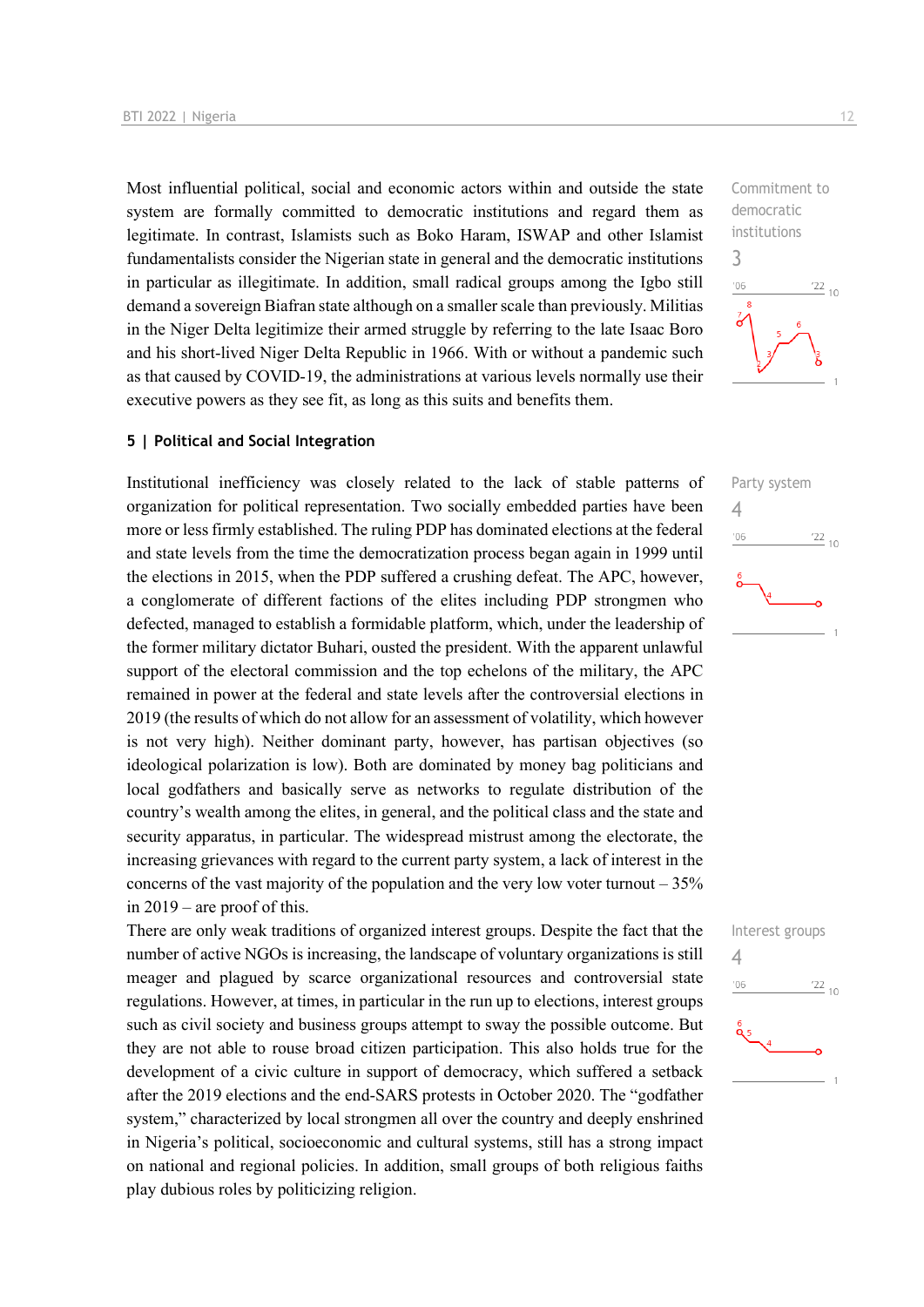Due to the slow pace of civic development, serious security problems, the manipulated elections in 2019, the state's high-handed and brutal attitude toward the end-SARS protests in October 2020 and many shortcomings concerning the state's capacity to resolve widespread problems, such as corruption and lack of adequate infrastructure, public faith in the democratization process has suffered a serious setback. The outcome of the elections in 2019 and the end-SARS protests against police brutality demonstrated the contempt of the elites and the political class of democratic principles and citizens' commitment to democracy. An unprecedented 35% of eligible registered voters totaling over 80 million cast their votes in the presidential and National Assembly elections. In 2020, the very low voter turnout continued in several by-elections on national and regional levels. The state's handling of the COVID-19 pandemic further undermined the already-fading trust in democratic institutions, in particular, against the backdrop of the violent attitude of the security services toward citizens during the temporary lockdown.

The lasting socioeconomic and political crises triggered by weak leadership, illadvised ministries and security services, and external factors that Nigeria cannot influence, such as the volatile international energy market, constantly reinforces Nigerians' well-known approach of not having significant amounts of interpersonal trust. That means civil society remains weak and fragmented. This also applies to the trade unions, which lost political ground and increased the space for the state apparatus, state-run companies and parastatals to redistribute income from the bottom up. The private sector, particularly multinational companies and a growing number of large Nigerian enterprises, also benefit from weak civil society, meaning that, for the foreseeable future, Nigeria's labor movement will only marginally be able to serve as a channel through which societal interests can be articulated. The economic crisis and the many internal security challenges put on hold any meaningful reforms. For that, all Nigerians were to large extent forced to organize themselves at the local level, where the large informal sector dominates. Moreover, almost all citizens are members of one or another denomination of Christianity or Islam, which have become the most important communication platforms and social and economic security institutions for people. In addition, religion, in particular the Christian faith with its innumerable parishes of mainstream and Pentecostal megachurches, serves as a social anchor and, at the same time, as a highly profitable industry – the so-called religious industry – inside and outside Nigeria. The COVID-19 pandemic had no noteworthy impact on promoting the solidarity, trust and self-organizational capacities of civil society.



Social capital 4 $\frac{22}{10}$  $^{\prime}06$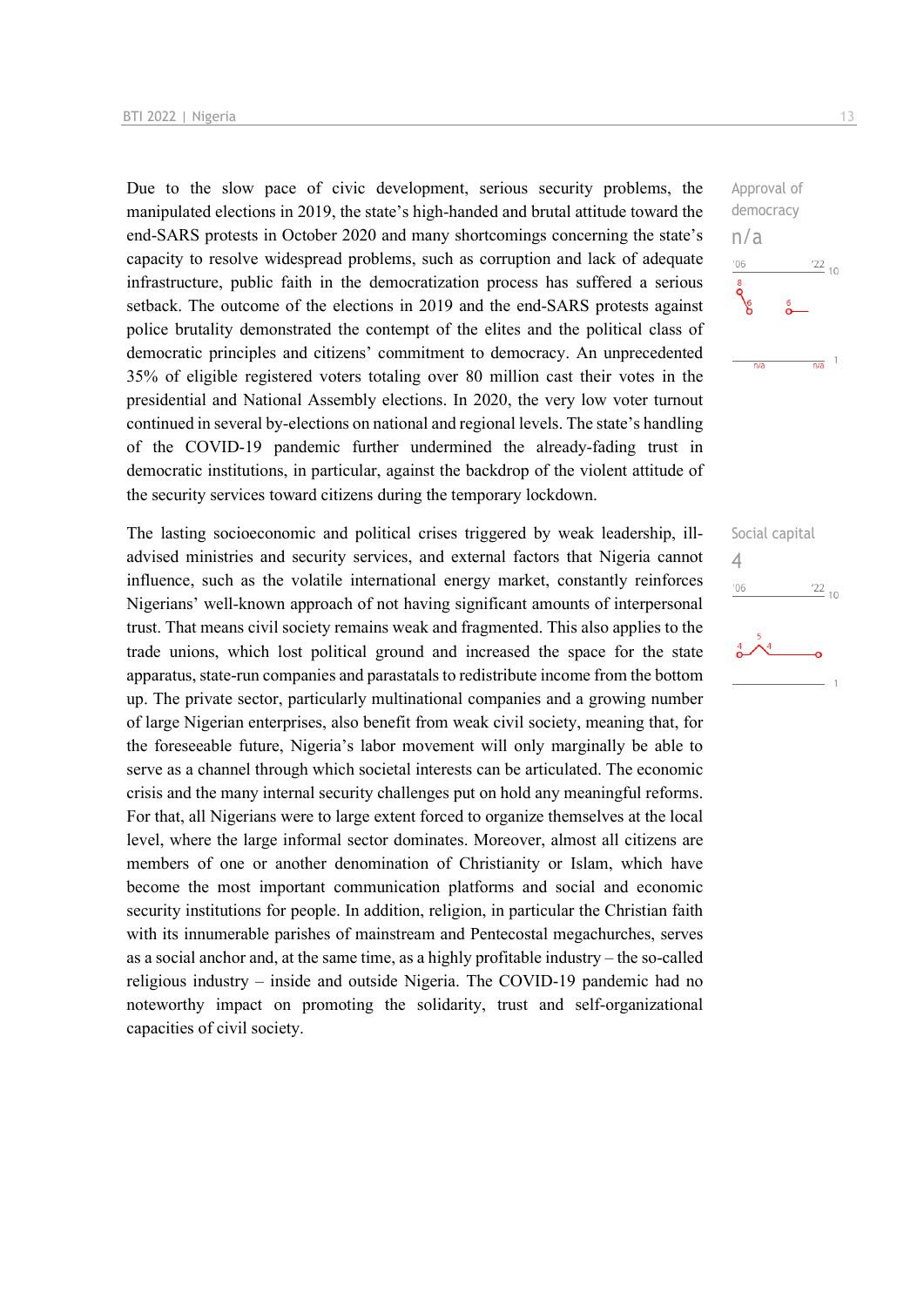# II. Economic Transformation

# **6 | Level of Socioeconomic Development**

Key indicators still show a low level of development, which severely restricts freedom of choice. The very low 2020 HDI score of 0.539 makes Nigeria 161st out of 189 countries ranked. There is widespread and deep-seated social exclusion caused by poverty. Some 60% of the over 200 million Nigerians live on less than \$2 per day. The loss of HDI due to inequality was estimated at 35.4% in 2018. The Gini-Index was 35.4 and the poverty rate 70.1% in the same year.

The economic crises, in particular the COVID-19 pandemic, significantly reduced the GDP in 2020 and caused a negative growth rate of 3.2% in 2020. Nigeria's lower, middle and upper middle classes, however, still represent the highest purchasing and consumption power in Africa. Nigeria's GDP slightly increased from some \$398 billion in 2018 to some \$428 billion in 2020, although the latter figure will most probably be lower at year's end. Nigeria's adult literacy rate is around 51%. But this figure does not reflect the extreme north-south dichotomy. School enrollment in the south is 70% and in the underdeveloped and poverty-stricken north only 30%. While school attendance in the south is, on average, 10 years, attendance in the north is only 4 – 7 years. Government expenditure on education decreased over time and is currently some  $4 - 5\%$  of the annual budget at around \$28 to \$34 billion. Nigeria has not succeeded in reducing the extreme inequalities and income differences during the period under review; quite the contrary. In addition, extreme regional imbalances of development remain unchanged. However, private education is growing rapidly. Currently, 79 private universities in the country compete with 89 federal and state tertiary institutions. Among the private tertiary institutions several are run by megachurches, such as the Winner's Chapel and the Redeemed Christian Church of God.

# **Question** Score

| Socioeconomic |         |
|---------------|---------|
| barriers      |         |
|               |         |
| 106           | $'22$ , |
|               |         |

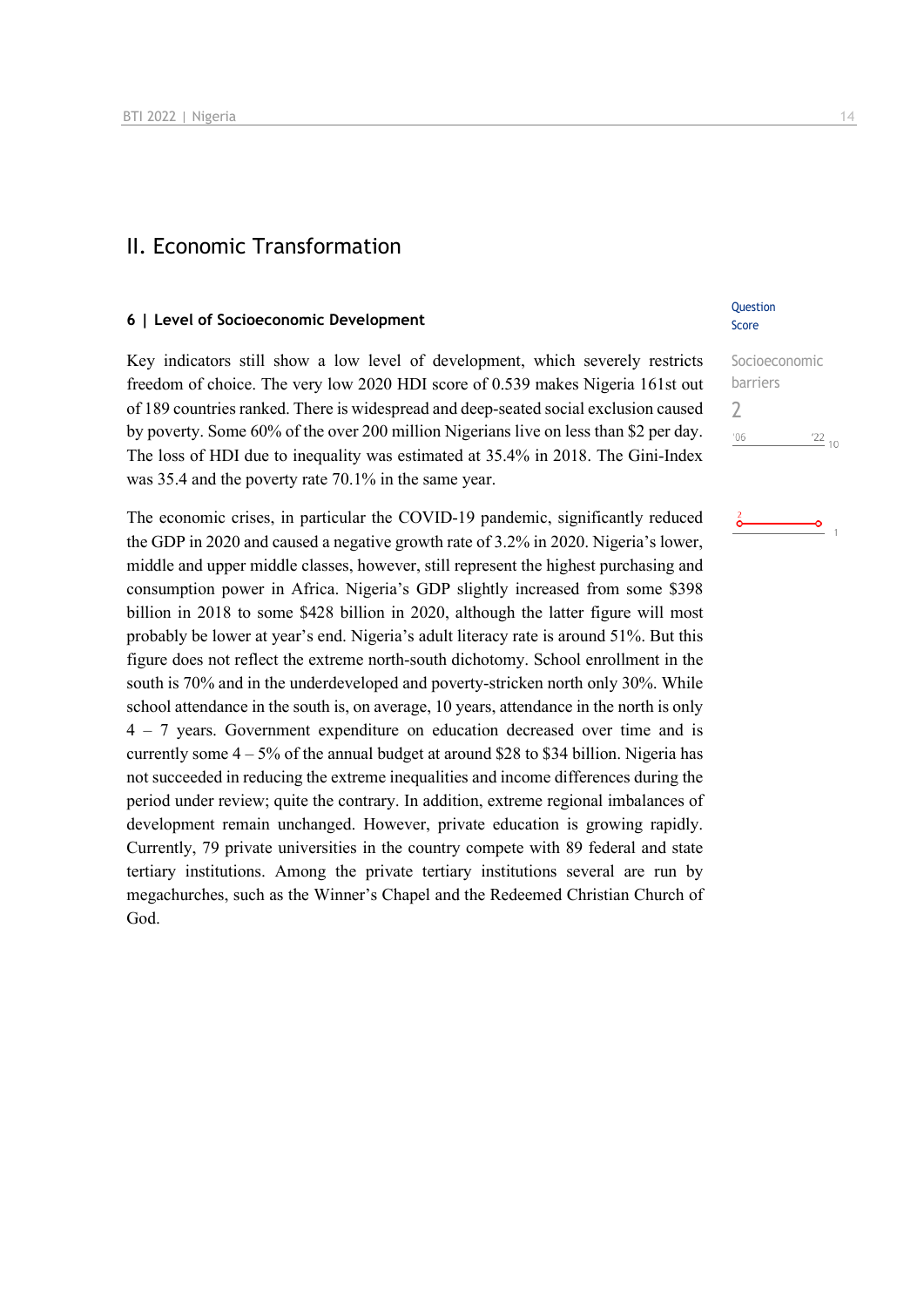| <b>Economic indicators</b> |               | 2017     | 2018     | 2019           | 2020       |
|----------------------------|---------------|----------|----------|----------------|------------|
| <b>GDP</b>                 | S M           | 375746.5 | 397190.5 | 448120.4       | 432293.8   |
| GDP growth                 | $\%$          | 0.8      | 1.9      | 2.2            | $-1.8$     |
| Inflation (CPI)            | $\%$          | 16.5     | 12.1     | 11.4           |            |
| Unemployment               | $\frac{9}{6}$ | 8.4      | 8.5      | 8.5            | 9.0        |
| Foreign direct investment  | % of GDP      | 0.6      | 0.2      | 0.5            |            |
| Export growth              | $\%$          | 8.7      | $-1.4$   | 15.0           | $-27.0$    |
| Import growth              | $\%$          | 4.8      | 49.2     | 27.3           | $-23.3$    |
| Current account balance    | \$M           | 12689.3  | 6260.6   | $-14627.0$     | $-16975.9$ |
| Public debt                | % of GDP      | 25.3     | 27.7     | 29.2           | 35.0       |
| <b>External debt</b>       | \$ M          | 45772.2  | 54183.9  | 60006.2        | 70318.4    |
| Total debt service         | \$M           | 3530.1   | 5367.7   | 5130.2         | 5537.7     |
| Net lending/borrowing      | % of GDP      | ÷,       |          | ÷,             |            |
| Tax revenue                | % of GDP      |          |          |                |            |
| Government consumption     | % of GDP      | 4.4      | 5.6      | 5.6            | 8.7        |
| Public education spending  | % of GDP      | ÷,       |          | $\overline{a}$ |            |
| Public health spending     | % of GDP      | 0.5      | 0.6      |                |            |
| R&D expenditure            | % of GDP      |          |          |                |            |
| Military expenditure       | % of GDP      | 0.4      | 0.5      | 0.5            | 0.6        |

Sources (as of December 2021): The World Bank, World Development Indicators | International Monetary Fund (IMF), World Economic Outlook | Stockholm International Peace Research Institute (SIPRI), Military Expenditure Database.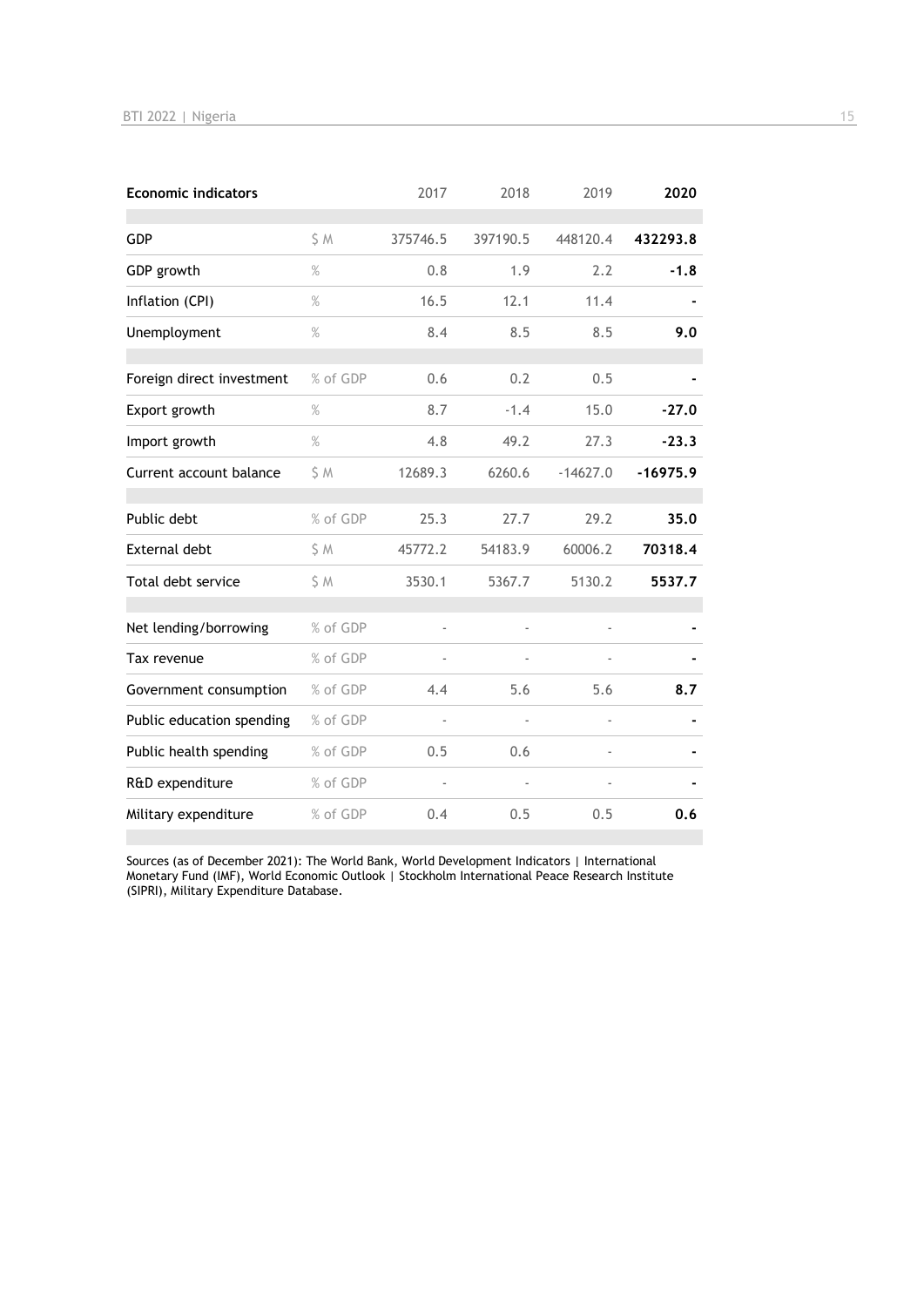# **7 | Organization of the Market and Competition**

The foundations of market-economy based competition exist. However, the informal sector remains strong. According to Make Tax Fair, the size of the informal sector in Nigeria is estimated at about 65% and consists of activities that range from agricultural production to mining and quarrying, small-scale building and construction and machine-shop manufacturing. The state sector still has a monopolistic structure in key segments of the economy, such as oil and gas production, and the import and distribution of petroleum and related goods.

Subsidization of fuel – almost all of which is imported – has been abandoned and the ailing power sector further deregulated. This, however, did not lead to progress in establishing reliable private power generation industries outside the large national and international companies. These companies have firmly established a "captive power" sector with some 15,000 MW as against 4,000 MW shared by citizens. The vast majority of Nigerians suffer from regular power outages. Those who can afford to do so use generators. It is estimated that these generators alone produce up to 6,000 MW and, as a side effect, cause widespread pollution. In the recent past, several power projects, including the construction of privately run refineries, were abandoned due to incompetence, corruption and intrigues. The competitive and booming telecommunications market, privately owned media, the building and construction industry, and food processing and retail trade play important roles in Nigeria's economy. Despite such positive developments and some improvements in doing business, Nigeria is still listed among the countries with the worst business climate worldwide (2020: 131st out of 190 countries). According to the Doing Business report, it takes 7.2 days and seven procedures to start a business.

COVID-19 and (indirectly related) low oil and gas prices increased pressure on the overvalued official exchange rate, which the central bank could not maintain. Consequently, the central bank devalued the local currency, the Naira, twice, thereby bringing the rate a bit closer to the parallel market.

There was no anti-cartel legislation as such. To a certain extent, however, the steady privatization trend and competition have broken some state monopolies and state cartels. This was particularly true for the banking sector, the construction sector, the media, the highly competitive, largest telecommunications market in Africa, retail and wholesale trade. Toward the end of 2020, active mobile phone subscriptions were 190 million. Most subscribers use internet as well and broadband coverage has reached some 40%. Close to 30 million subscribers had a Facebook account. Administrative incompetence in conjunction with widespread corruption, particularly in the state-controlled oil and petrol sector, an increasing north-south dichotomy and the precarious security situation in most parts of the country still take their toll to the disadvantage of a competitive and enabling environment.



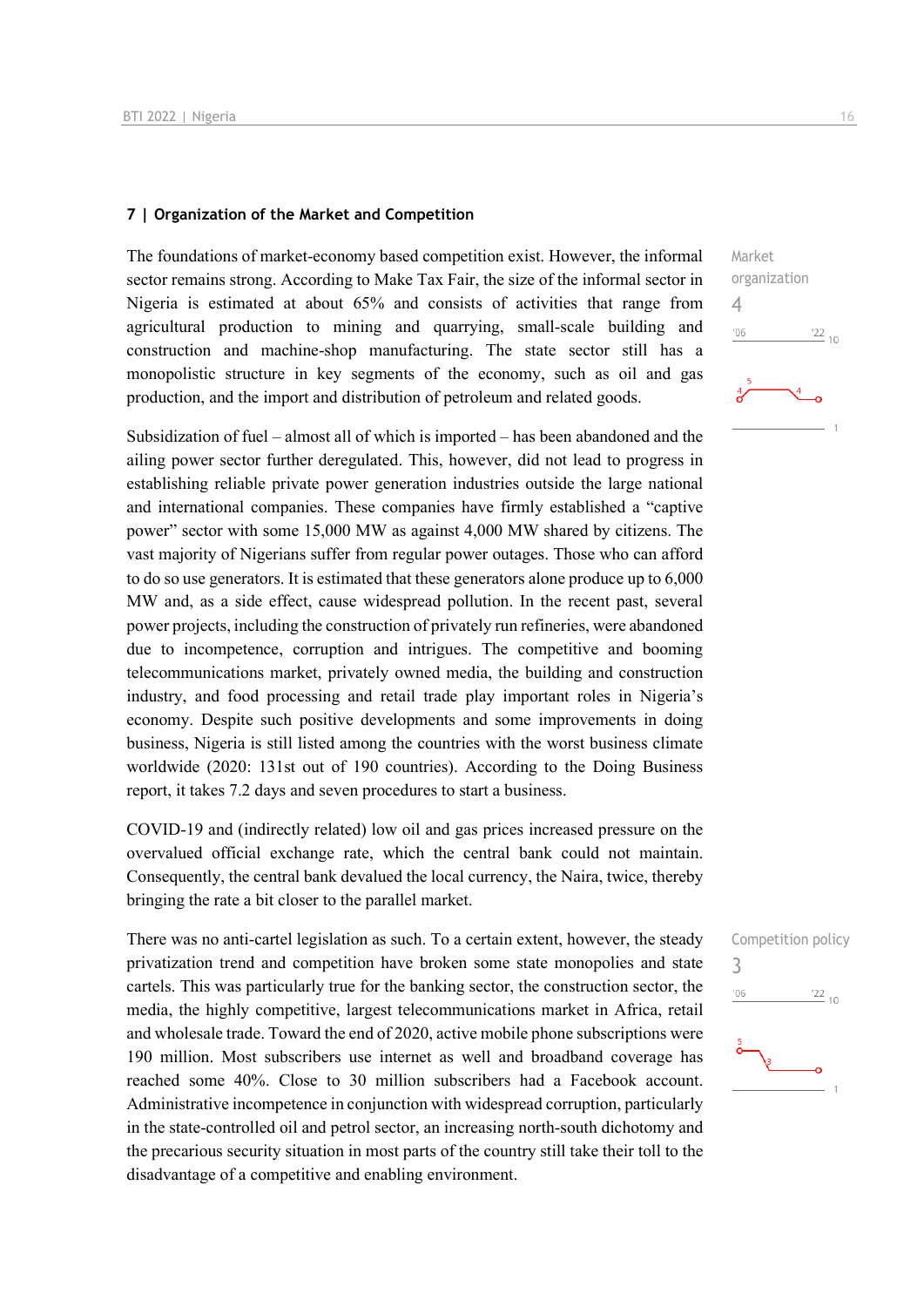The government's attitude toward foreign trade is mixed at best. On the one hand, the government advocates free trade when it seems to benefit the local business community. On the other hand, it acts arbitrarily and unlawfully whenever this suits the government and its allies. The long-delayed signing of the historic free trade agreement AfCFTA 2019, the closure of all land borders in the same year – allegedly to fight transborder crime and smuggling of food and other agricultural products – and the aloofness concerning the Economic Partnership Agreement with the EU reveal an inconsistent approach toward foreign trade and fundamental state intervention in times of poor leadership, coupled with crises and uncertainties. This is in stark contrast to Nigeria's overdependence on revenues from the export of oil and gas, which connects Nigeria's economy to the world market. The most favored nation applied tariff stood at 12.1 in 2019.

This particularly applies to the treatment of the significant foreign investment in the oil, gas, brewery, information and communications technology and retail sectors and to some extent to agrobusiness. This notwithstanding, in light of the lasting economic crises and drastic fall of oil prices partly triggered by the COVID-19 pandemic, foreign investors were quite cautious and even reluctant to invest in Nigeria, leading to large capital outflows during the COVID-19 pandemic.

The banking sector was quite stable and in fact quite resilient, proved by the fact that four Nigerian banks such as First Bank of Nigeria and Zenith Bank belong to the top banks in Africa and to the top 500 worldwide. In 2019, the bank-capital-to-assets ratio stood at 7.3 but bank non-performing loans at 6.0, indicating relatively good numbers, at least by sub-Saharan Africa standards.

In addition, the Development Bank of Nigeria, established in 2018 and supported by international stakeholders such as the World Bank, the European Investment Bank, KfW, the African Development Bank and French Agency for Development, performed quite well, although on a relatively small scale. This notwithstanding, since it started its activities it has disbursed some 150 billion Naira (almost \$500 million) to micro, small and medium-scale enterprises (MSMEs). As in the past, the Asset Management Company (AMCON), better known as "Bad Bank," established after the serious banking crisis in 2009, did not perform as expected during the period under review. Most of the debtors who form the nucleus of the rich and super rich ignore outstanding accounts. To make things worse, in most cases these defaulters even don't pay back their loans, thereby leaving the affected private banks to resolve the issue at their own expense. The COVID-19 pandemic hardly had an impact on this pre-existing structural dilemma.



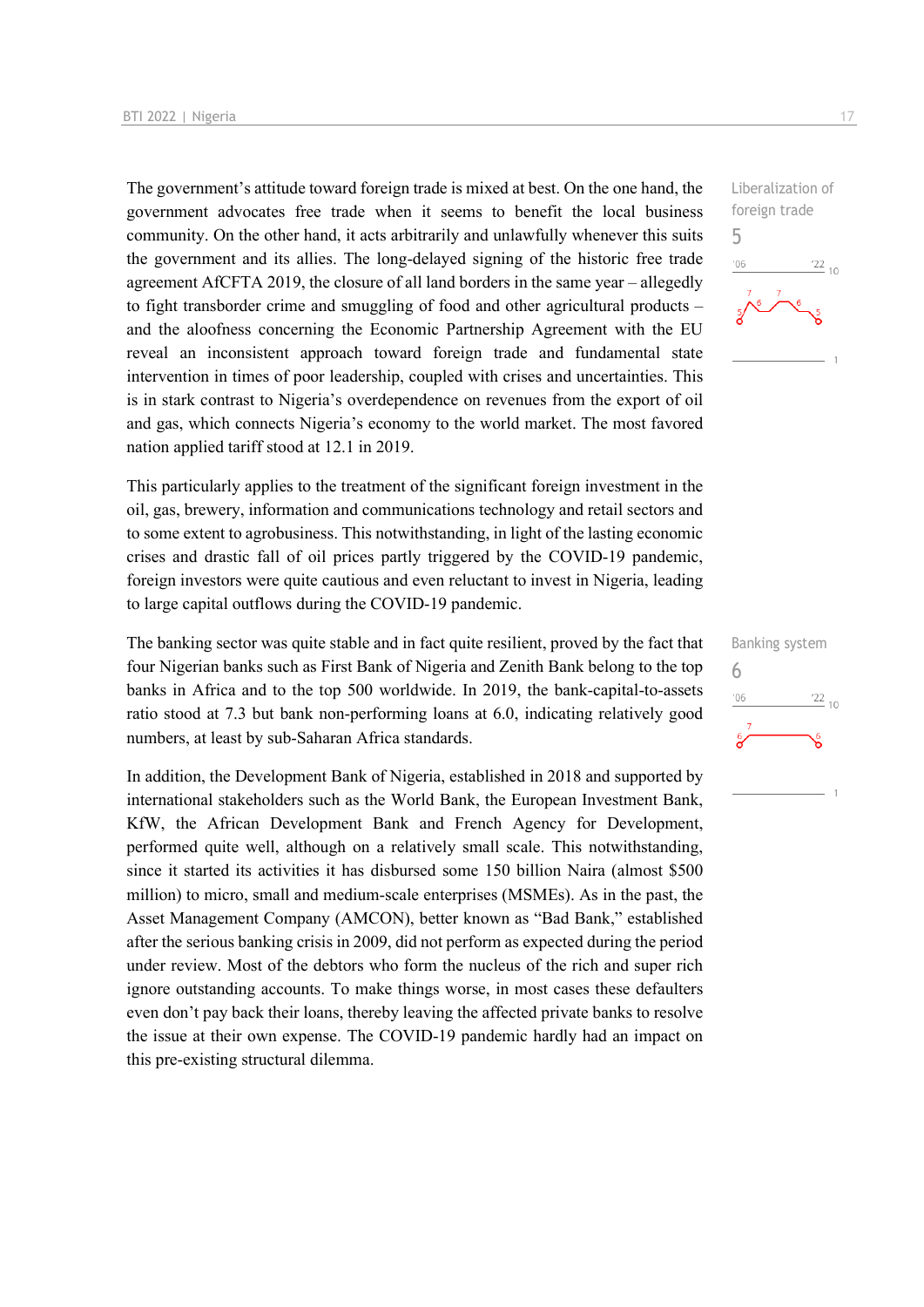#### **8 | Monetary and fiscal stability**

Inflation and exchange rate policy have been rather inconsistent during the assessment period, characterized by the pursuit of multiple objectives. Through aiming at price and exchange rate stability, credit growth, domestic industrialization and fiscal financing all at once, the government has not been able to rein in inflation. In 2019, the inflation rate was around 12% but gradually increased, triggered by COVID-19 and its impact on internal energy markets through plummeting oil and gas prices. Toward the end of 2020, it was close to 15%. The inflation rate will most probably increase by another percentage point or more at years end. In early 2020, the official exchange rate was artificially kept at NGN 305: \$1. On the Interbank Forex Market, however, the exchange rate was about NGN 360: \$1, an improvement considering the parallel market exchange rate was close to NGN 480: \$1. Shortly before the outbreak of the pandemic, the central bank adjusted the official rate to NGN 360: \$1 and in the midst of the pandemic again to NGN 379: \$1. Plummeting oil and gas prices, which fell to \$26 for Nigeria's high-quality crude at the outbreak of the pandemic and slowly recovered above the \$50 mark, had a disastrous effect on the socioeconomic situation in general and the inflation rate in particular.

Monetary policy is to a large extent inconsistent and confusing, taking into account four exchange rates: the central bank rate, the I&E (Investment & Exporters) windows rate, the bureau de change rate and the parallel/black market rate. The difference between the official central bank and the parallel/black market rate amounts to some 80 to 100 Naira, i.e., about 30%.

In fact, a mixed calculation of all but central bank rates provides the frame for the real effective exchange rate.

In addition, the central bank is to a large extent dependent on the presidency's erratic and inconsistent financial and economic policy, which, for example, sticks to huge deficit spending and borrowing on national and international financial markets.

The deficit of 17% of GDP of the current account balance was to some extent prompted by the aftermath of the lasting economic recession and the 2019 re-election of a weak leadership represented by President Buhari. However, the balance was negative before 2019. In contrast to expectations of positive current account balances within the foreseeable future, the COVID-19 pandemic caused a deepening socioeconomic crisis with all its ramifications, such as a negative current account in the years to come. The overall public debt was \$85 billion toward the end of 2020, comprised of \$54 billion in domestic and \$31 billion in external debt, which was equivalent to close to 50% of GDP. While the external debt of the federal government was around \$27 billion, the state governments, including the Federal Capital Territory Abuja, recorded more than \$4 billion. On the domestic front, the situation was quite grave since the federal government had debts of some \$43 billion and the states plus



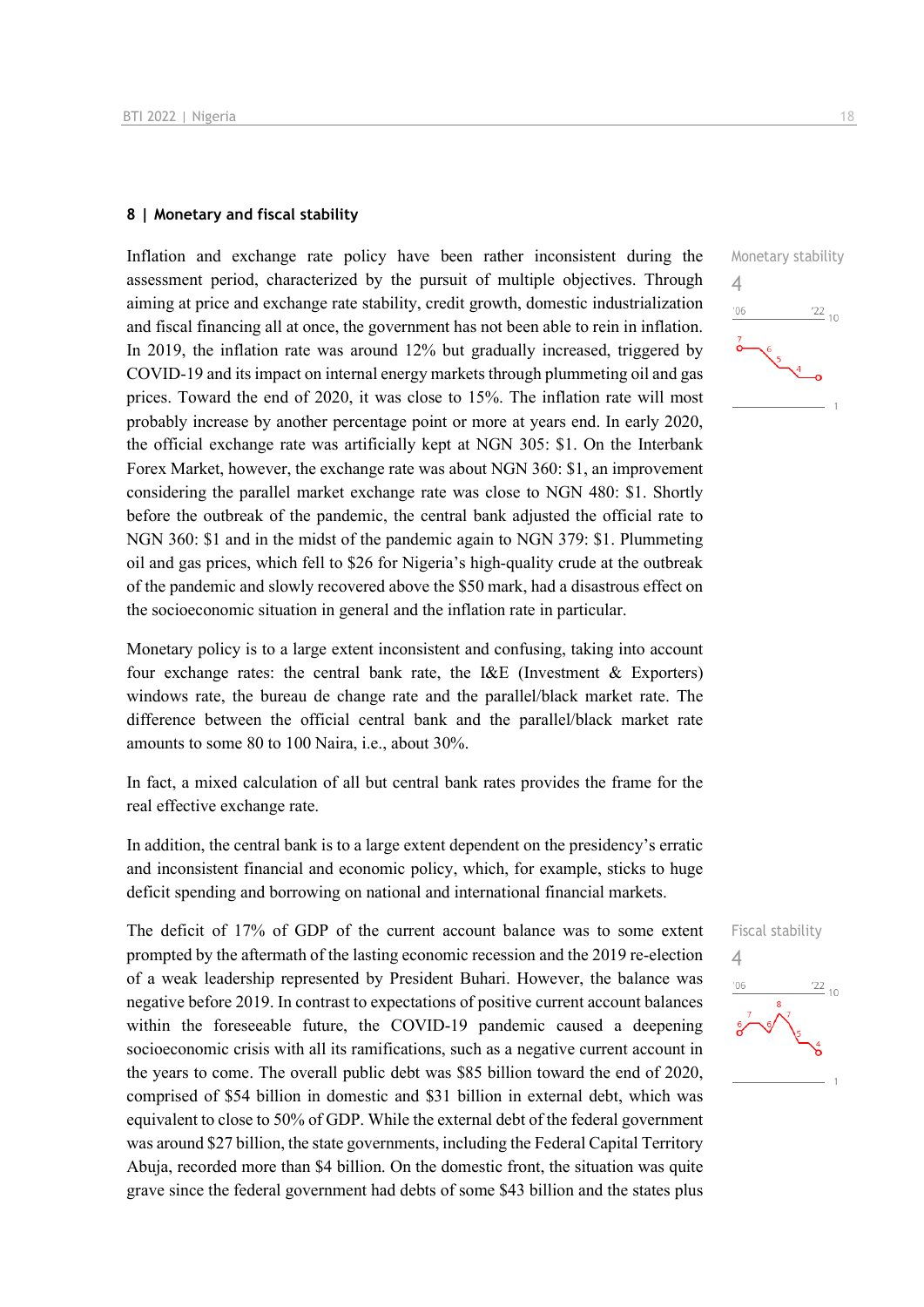Abuja recorded around \$11 billion. The annual debt service is almost equivalent to the annual revenues, which implies that Nigeria may be heading for bankruptcy. Meanwhile, the forecast suggests further borrowing on national and international capital markets. This will further deplete foreign reserves, which stood at \$35 billion at the end of 2020. With no economic recovery and no end of the pandemic in sight, the federal government will keep financing the budgets with huge deficit spending and continue borrowing on international capital markets.

#### **9 | Private Property**

On paper, property rights and acquisition of property are adequately defined. All land belongs to the federal states with the exception of the coastal strips and certain riverbanks, which belong to the federal government. Thus, land is granted only as a hereditary lease. In reality, however, this sector is suffused with opaqueness, corruption and crime, meaning that in the final analysis the regional governments do not effectively guarantee property rights. Change in ownership of a hereditary lease is difficult and complicated. The state governors, acting as custodians of the land and handling leases, quite often abuse their offices by rewarding their clientele. Property ownership reaches its limits when raw materials, which belong to the federal government, are found underground. In such cases, the land is usually expropriated and the owner compensated, at least in theory. In many cases the government is bending the rules to the disadvantage of the lease holder. In several cases, evidence of the title is brought into question and it usually takes years to settle the matter in court. Quite frequently, local chiefs or communities lease land with a controversial status, which might hamper private investment. From time to time, the question of an overdue constitutional amendment to the Land Use Act is discussed in public. But as long as the governors and the majority of the elites are the sole beneficiaries of the act, nothing will change. In addition, prices for property and land, particularly in urban areas and in economic and political hubs such as Lagos and Abuja, are unrealistically high, a fact which maintains the status quo.

Private companies are considered important engines of development and growth. But the re-elected president and his government quite often neglect the private sector's efforts to establish a functioning environment. In general, the private sector encounters considerable economic, political and social barriers to development. Nevertheless, to a large extent private companies can act freely. The banking, insurance and IT sectors, electronic media, which were deregulated due to external pressure (World Bank, IMF and other western donors), and construction were still flourishing. The COVID-19 pandemic and its political and socioeconomic consequences further adversely affected the economy, which was already suffering from a lasting recession during the period under review. At the same time religion (Christian religious industry) and private education, particularly in the south, are booming. Religious organizations are exempt from corporate income tax, a fact



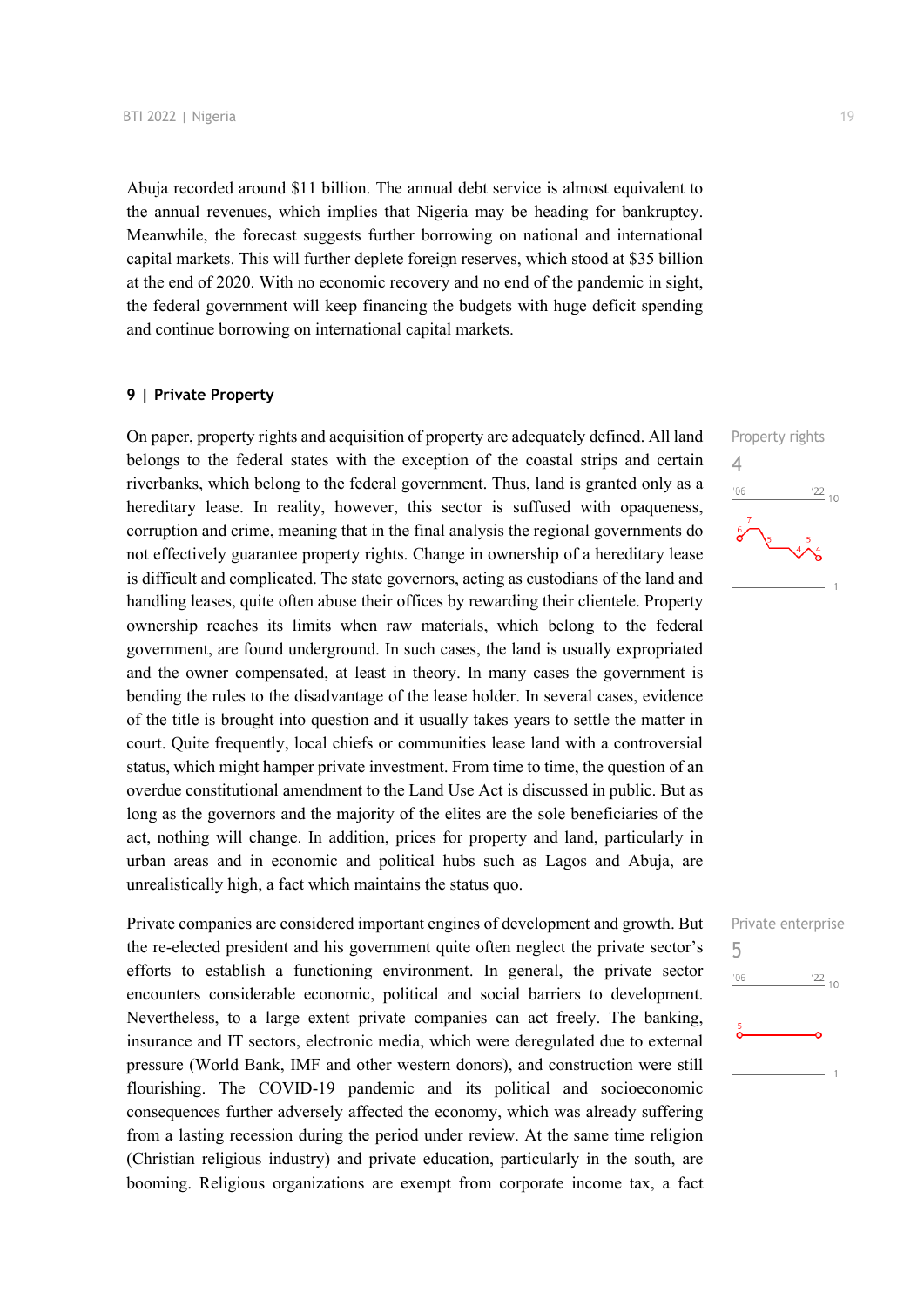which transforms the religion into a highly lucrative business. As in the past, state companies and international conglomerates in the oil and gas sector monopolize the economic system.

# **10 | Welfare Regime**

In general, the burdens of aging, illness, underemployment and unemployment are carried mostly by extended family networks and the informal sector. This means that only civil servants and employees in higher education, state-owned and partially state-owned companies and medium-sized and large international companies enjoy a certain level of social security. The National Pension Commission (PenCom) supervises pension departments, which have been created to carry out the functions of the relevant pension boards or offices in the public service of the federation and Abuja, with a view to making regular and prompt payments of pensions to existing pensioners. More than 8.0 million Nigerians have registered under the Contributory Pension Scheme (CPS), which has more than \$32 billion available (mid-2020). The expectations of the National Health Bill were not fulfilled, meaning that the state barely looks after the health situation in the country. Even the COVID-19 pandemic did not change the government's attitude of neglect, despite the fact that a number of well-known top elites passed away due to COVID-19.

The administration under President Buhari tried to modestly mitigate the impact of widespread poverty and COVID-19 for those in dire straits. It extended some programs such as the Nigeria Youth Employment and Social Support Operation (YESSO), the Social Investment Program (N-SIPs), the Government Enterprise and Empowerment Program (GEEP), the Home-Grown School Feeding Program (HGSFP), and the N-Power Program, which includes regular payments to the deserving poor and instituted a minimum hourly wage of NGN 30,000 .

The distribution of income in Nigeria is highly unequal. Some 60% of the estimated 200 million people live in absolute poverty. Implementing the Sustainable Development Goals (SDGs) as part of the Agenda 2030 has been hampered by a weak government, poor governance, endemic corruption and the COVID-19 pandemic. Nigeria took part in the Voluntary National Review (VNR) only once (2017), and the findings did not show any significant improvements. President Buhari and his government are aware of the precarious level of unemployment among youth and its frightening consequences. The federal and state governments have started financing various programs of training and empowerment such as the N-Power Program, Nigeria Youth Employment and Social Support Operation (YESSO), the Social Investment Program (N-SIPs), the Government Enterprise and Empowerment Program (GEEP), Home-Grown School Feeding Program (HGSFP), transfer payments for the poor and an increase of the minimum wage. The legal situation of people with disabilities has improved. In 2019, a bill entered into force which

Social safety nets 4  $\frac{22}{10}$ '06

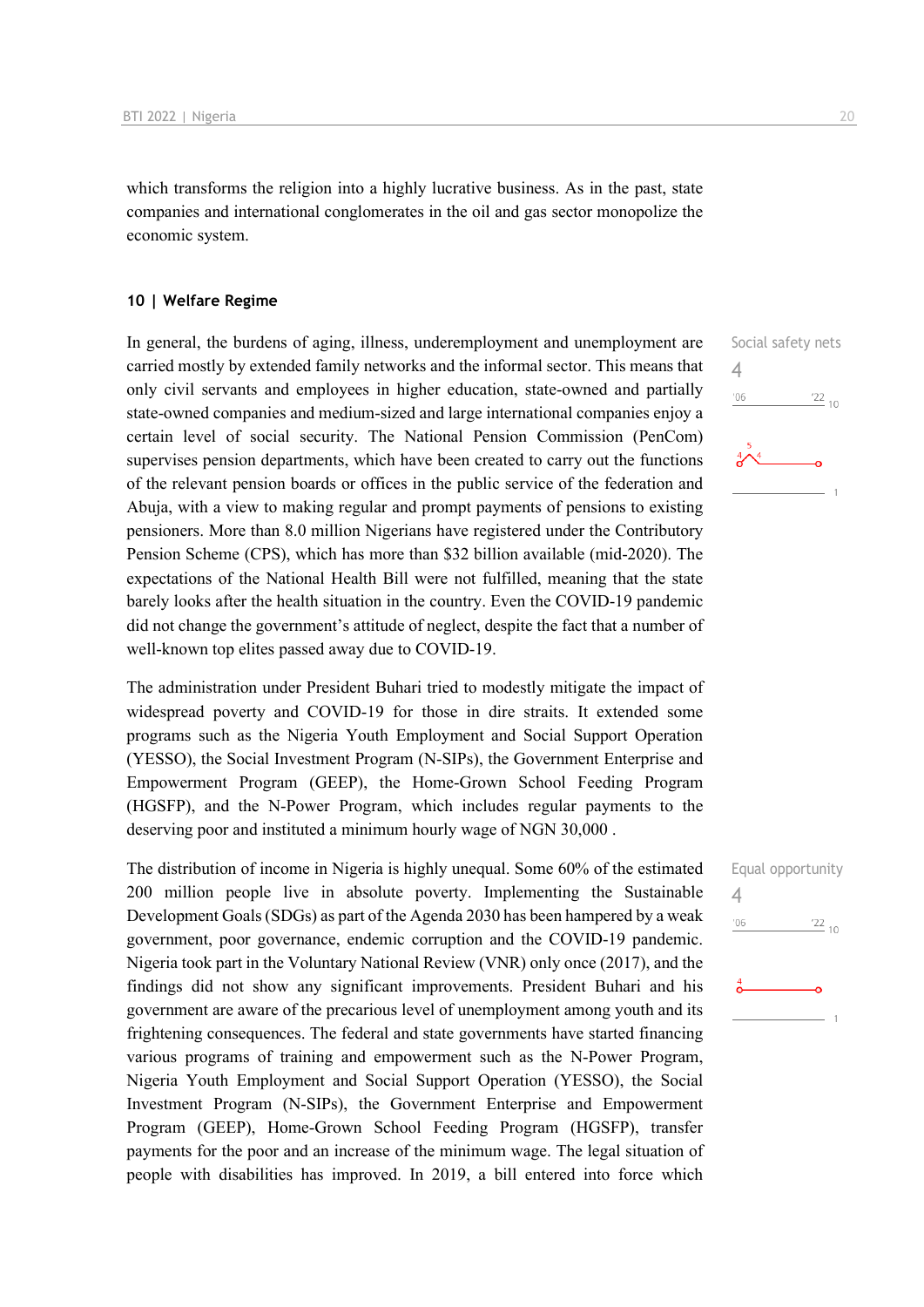established a National Commission for Persons with Disabilities, responsible for ensuring that people with disabilities have access to housing, education and health care. The commission was empowered to receive complaints of rights violations and to support victims seeking legal redress, among other duties. Women with secondary or even tertiary education have access to state and public institutions and increasing numbers of well-educated women have entered the expanding private sector (banking, insurance, private media, consultancies, etc.). Some women occupy prestigious positions within government and the judiciary. Gender-based discrimination against women in the legal system has been reduced among the middle and upper social classes. However, despite the fact that women from within the elite can get to the top of ministries and state agencies (for example the Supreme Court, the Ministry of Finance and the coordinating office for the SDGs), women hardly play any political role at state and local government levels, let alone at the grassroots level. The general literacy rate is 62%. The male literacy rate, however, is 71% while women trail way behind, at 52%. The south-north dichotomy means school enrollment in the more developed south is at some 70%, against 30% in the povertystricken north. School enrollment is about 84% at primary school level, 42% at secondary and just 10% at the tertiary level.

# **11 | Economic Performance**

In 2020, the COVID-19 pandemic aggravated the socioeconomic crisis, which had already begun a couple of years previously. The pandemic ended the modest recovery of 2019 and triggered a painful decline in all relevant indicators. Oil and gas prices plummeted, slightly recovering only during the last quarter of 2020 above \$50 per barrel. GDP was expected to fall by at least 3.2% for the calendar year 2020. Inflation increased to some 14% and the official currency exchange rate was eventually fixed at NGN381: \$1. On the parallel market, however, the rate was around NGN480: \$1. Compared to recent years, foreign reserves were depleted to some \$35 billion and 21 tons of gold. External debt reached new heights, amounting to \$31 billion. Domestic debt, however, amounted to a worrisome \$54 billion. The debt/GDP ratio was close to 50%. Current account balance deficits were on the rise, indicating a long-lasting negative trend (the current account balance \$ -17,016.4 million in 2019). The budget deficit in 2020/2021 of close to 50% heralded new hardship and high unemployment rates all over the country, particularly in the poverty-stricken north. Official unemployment rates are unreliable, given the large size of the informal sector, but it was 8% in 2020.

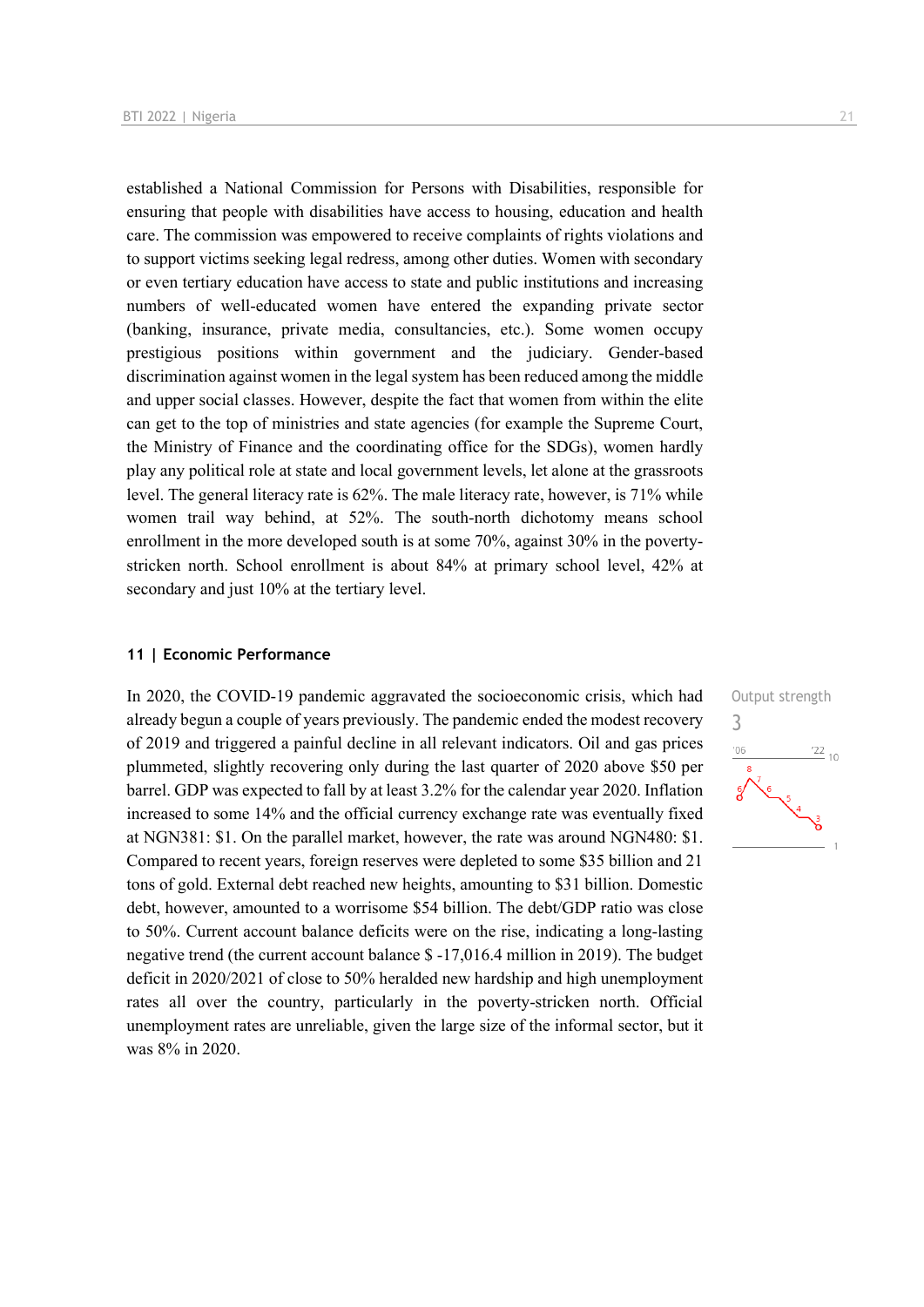# **12 | Sustainability**

Environmental issues did not have priority at all although a Ministry of Environment exists. The COVID-19 pandemic worsened the already-appalling situation. In conjunction with international donors and partners, the federal government and to a larger extent some state governments promoted some renewable energy projects in central Nigeria. The government's commitment to addressing the threatening impact of climate change and the National Oil Spill Detection and Response Agency (Establishment) Act, which was aimed at addressing oil pollution, particularly in the Niger Delta, has had no impact yet. Deforestation, overgrazing, desertification, lack of garbage collection and sewage systems, air and water pollution, open defecation, industrial pollution, particularly in the oil and gas sector, and the pollution caused by several million privately operated generators all over the country, which cost around \$20 billion per annum, and a very poor national power grid were the nation's primary environmental problems. In fact, worsening ecological problems, aggravated by a continued demographic growth, continue to cause serious harm to the socioeconomic system. The Environmental Performance Index of Nigeria was 31.0, which makes Nigeria 151st out of 180 countries rated.

Education and training facilities were available in important segments. However, the enormous political, socioeconomic and socio-cultural north-south dichotomy is also reflected in education in general and school enrollment, in particular. The U.N. Education Index stood at 0.499 in 2019 and the literacy rate was 62% (2018). While general enrollment at primary level amounts to some 84% of all school-aged children, enrollment in the north is just 30% and in the south 70%. While in the north the mean years of schooling are  $4 - 7$  years, school attendance in the south is about nine years. Nationwide, mean years of schooling are 6.2. Serious shortcomings persist in research and development. Notwithstanding these shortcomings, the state's expenditures for education accounted for some 6.7% (\$2.3 billion) of the 2020 federal budget. But the pandemic restructured the budgets of several ministries, including the Ministry of Education. This will further foster private education on all levels. At the end of 2020, more than one-third of all 218 tertiary institutions were privately run universities, a strong indicator of continued commercialization of the education sector. The trend in favor of private schools and universities run by private investors such as charismatic and Pentecostal churches, who consider education a lucrative business continues unabated. Each year, the number of applications presented to the Nigerian Universities Commission increases, which means that private education is highly competitive. Against this backdrop and almost unnoticed, the state is silently withdrawing more and more funds from the public education sector.



| Education policy /<br>R&D |
|---------------------------|
| ń                         |
| '06<br>$\frac{22}{10}$    |
|                           |
|                           |
|                           |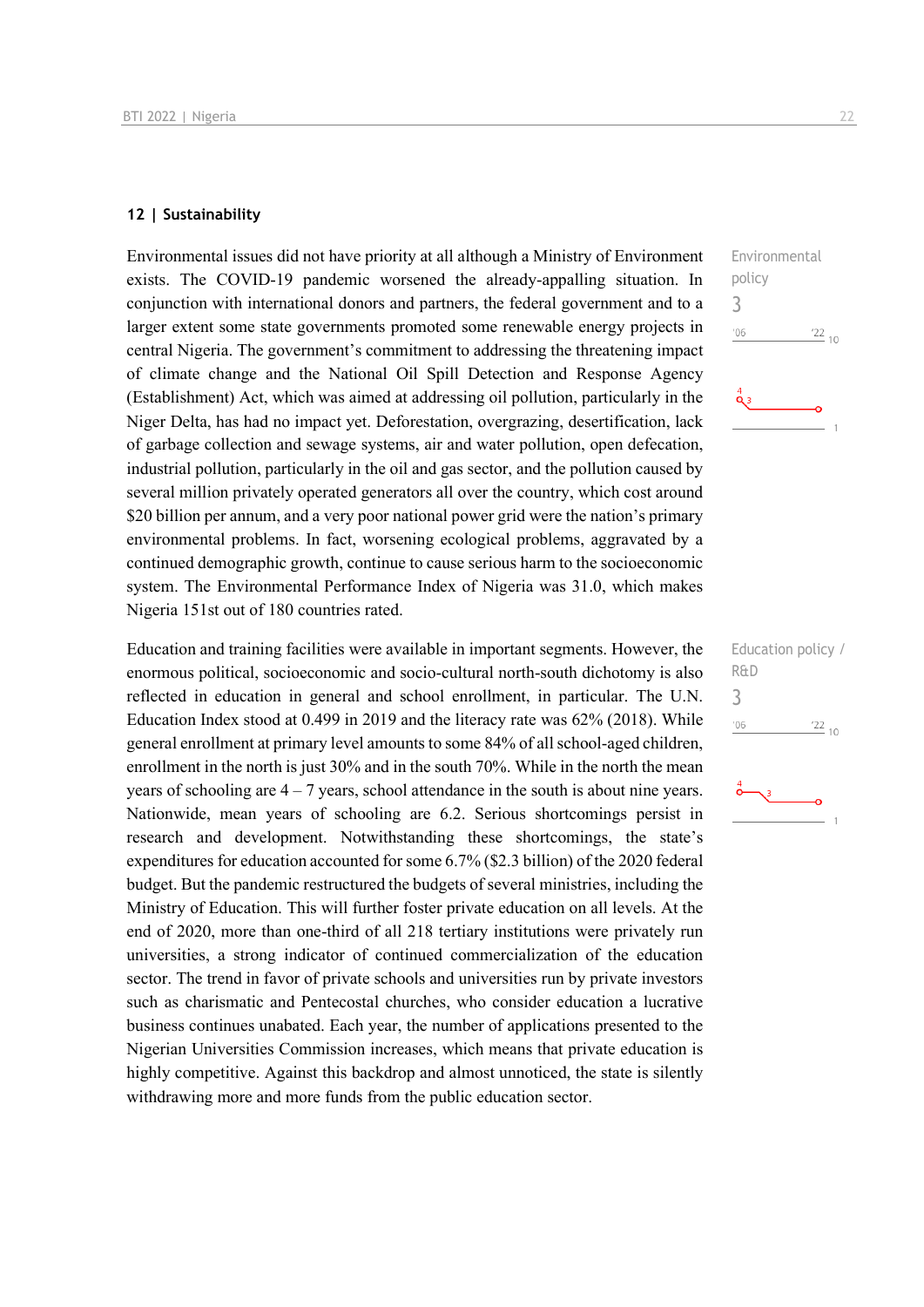# Governance

# I. Level of Difficulty

The structural constraints of transforming the political and socioeconomic system are very high, even though the main democratic institutions are still reasonably stable, despite the weak leadership under President Buhari. No government has ever addressed, let alone seriously attempted to overcome the socioeconomic and sociocultural dichotomy between the underdeveloped poor north and the rather advanced and better-off south, or the even more striking divide between the small, but enormously rich elite and the vast majority of poor Nigerians. Unprecedented challenges include grinding poverty, relatively more in the north, a precariously high unemployment rate among youth, youth and secret cult violence, endemic corruption at every administrative level, inefficient state structures, significant and politicized ethnic and social heterogeneity, organized crime and banditry, kidnapping, the stillthreatening Islamist insurgency in the northeast, which has spread across borders and caused a dangerous crisis in the region, increasing violence and organized crime and cattle rustling in central Nigeria and in the northwest and piracy along the coast. Widespread violence in the oil- and gas-producing Niger Delta increase the level of difficulty. In addition, very poor infrastructure, an ailing power sector, unabated population growth, widespread HIV/AIDS infections and the COVID-19 pandemic – mainly by means of low worldwide demand for oil – compounded Nigeria's structural problems during the evaluation period. Otherwise, it remains to be seen how other factors, such as the unknown number of infections or restrictions, will affect the country in the long run.

Traditions of civil society are still weak, although private media and religious groups of both major faiths play an increasing role in strengthening this segment of society. In addition, digital technology made enormous headway during the period under review and has an impact on political processes and Nigeria's political culture. Use of social media is rapidly expanding and has already had some impact on the weak leadership of President Buhari. Against this backdrop, dozens of civil society groups, reinforced by numerous groups in the overseas diaspora, try to establish a common platform for closely monitoring the government. However, the end-SARS protests in October 2020 that mobilized youth and critics of the government revealed some structural weaknesses in civil society. The protests provide evidence of the mobilization power of social media, but the ease with which hoodlums and organized gangs hijacked the peaceful protests and turned them into mayhem also reveal their shortcomings.

**Structural** constraints 9  $\frac{22}{9}$ - 10

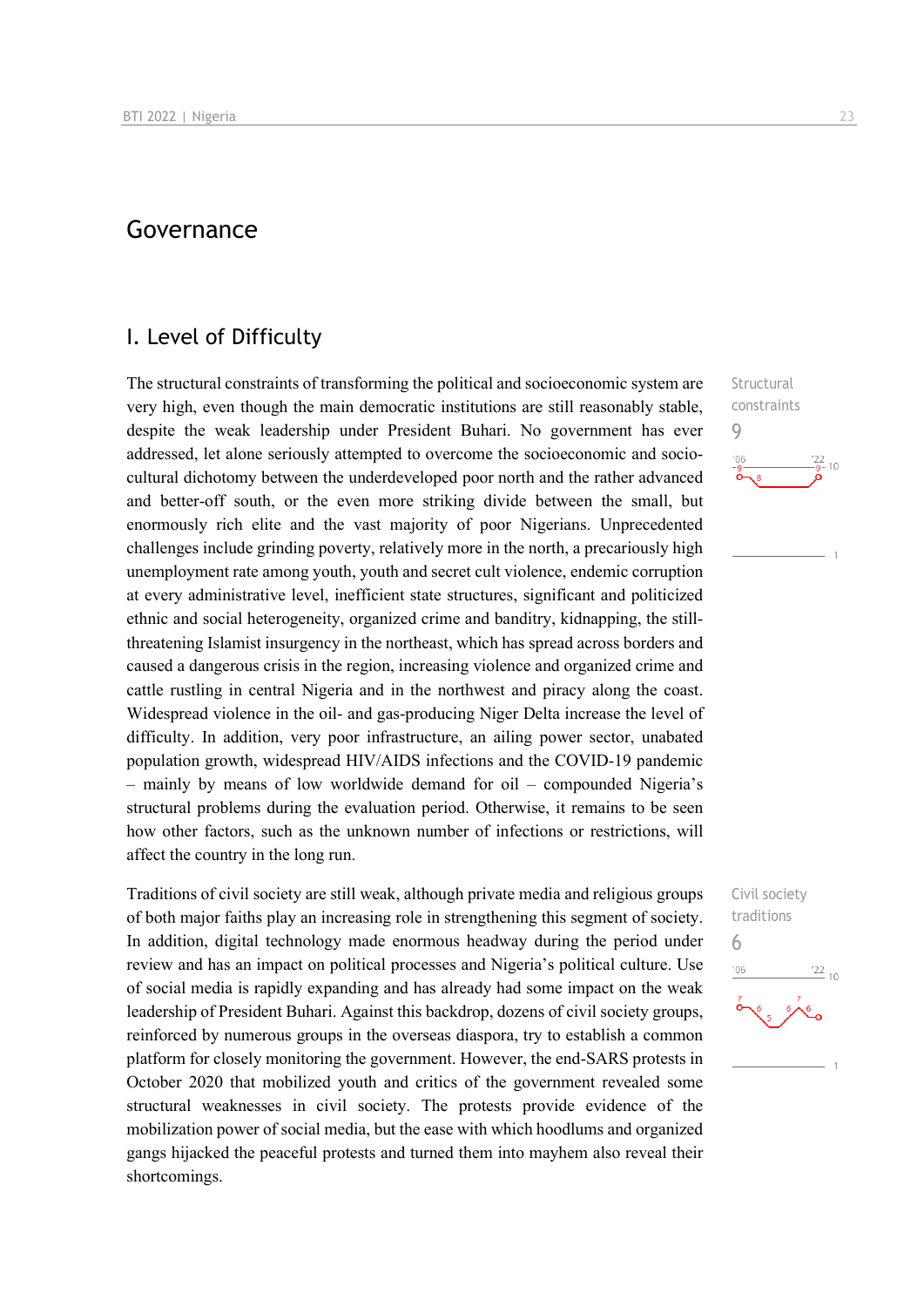The north-south and Christian-Islamic dichotomies, the deep north-south and vast majority-small elite socioeconomic divides, widespread sectarian clashes, ethnic cleavages and increasing religious fundamentalism cause severe tension and mistrust in all walks of life. The Islamist insurgency, reinforced by new breakaway groups such as the Islamic State West Africa Province (ISWAP) in the northeast, has expanded and continues challenging the government and the unity of the country. The increasing violence and organized crime in central Nigeria and in the northwest, the return of nationalist movements in the southeast and in central Nigeria, wellorganized violence in the Niger Delta and widespread crime, in particular kidnappings for ransom and killings, indicate high conflict intensity in almost all the regions of the country.

During the first wave of the COVID-19 pandemic, the government announced a nationwide lockdown. Some citizens, however, did not observe the restrictions and during that phase more citizens died from gunshot wounds, mostly inflicted by government security forces, than from the virus. This violence however was limited and it remains to be seen whether there will be long-term effects.

# II. Governance Performance

# **14 | Steering Capability**

President Buhari, re-elected under suspicious circumstances in 2019, and his government's policies during the sixth legislative period  $(2019 - 2023)$  are strongly affected by serious security and economic challenges. The modest economic recovery at the beginning of his second term was put on hold by the COVID-19 pandemic, by weak leadership and an unprecedented level of organized crime in most regions of the country. Nigeria's socioeconomic system is more vulnerable than ever. External factors such as the volatile global market prices for oil and gas, which Nigeria cannot influence, amplify this vulnerability. These structural problems permit pursuing only selected medium-term goals at best. Despite all these challenges, the federal and state governments and the National Assembly were still able to formally govern and to pass several bills and implement them. However, the weak or inefficient enforcement of these bills rendered them more or less mere declarations of intent. There was hardly any progress concerning the restructuring and reorganization of the ailing power sector, the construction and privatization of refineries and the rehabilitation of transport and road infrastructure. Not even the counterinsurgency in the area plagued by Boko Haram in the northeast was successful. In addition, the fight against endemic corruption returned barely any positive results. In sum, the government failed to set meaningful priorities, let alone to implement structural reforms that had the potential to address Nigeria's numerous socioeconomic and political challenges.



#### Question Score

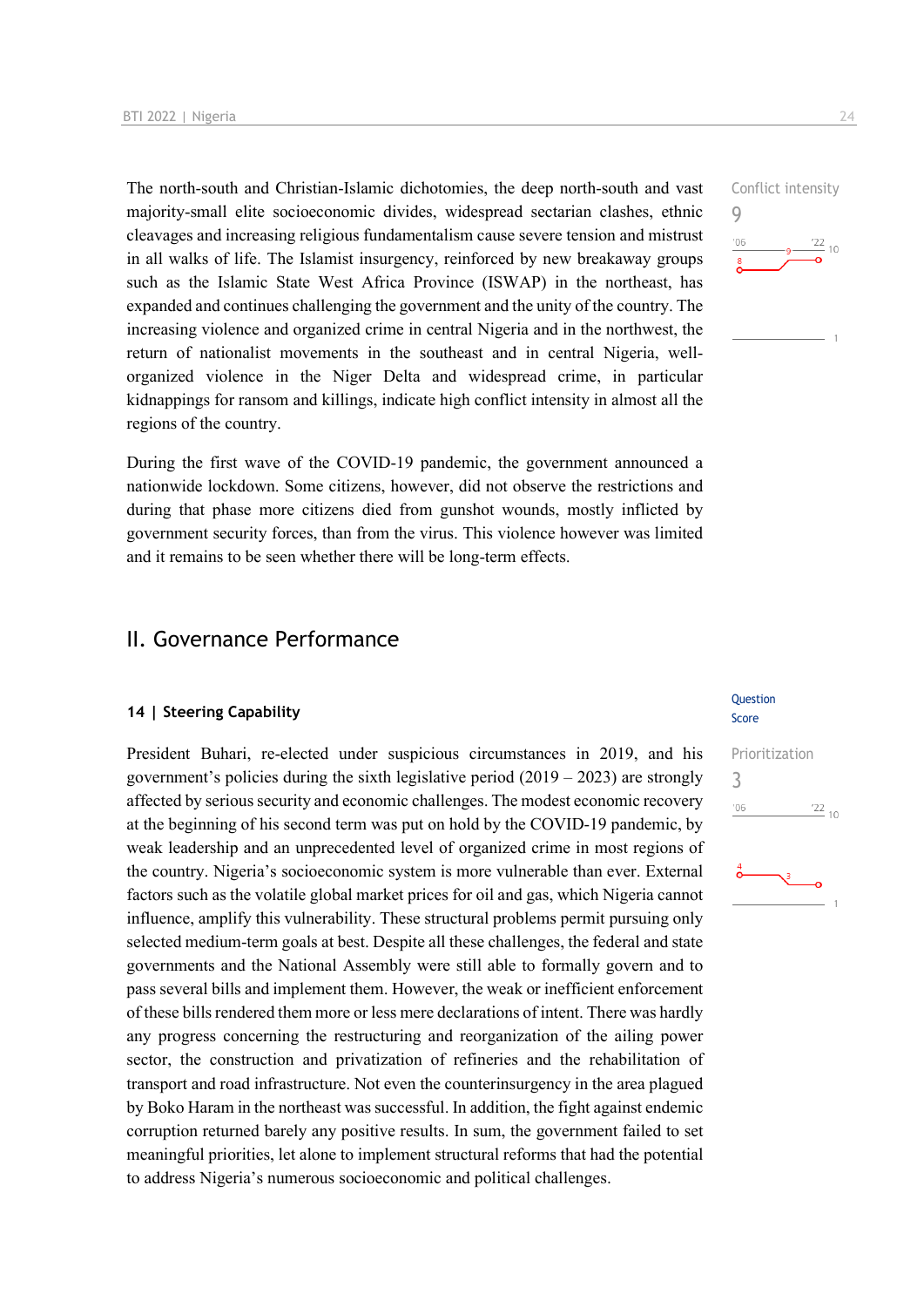The president and his government were in principle committed to democracy and market economy. Nevertheless, President Buhari and the state governments neither have the capability nor the capacity or political will to establish, enforce or execute consistent priorities regarding required socioeconomic and political reforms, particularly concerning the economy, security and infrastructure, such as power, refineries, water and roads. The federal and state governments often fail to properly implement their respective budgets. Despite their poor implementation capacity, the governments were still able to redistribute ample resources in favor of the political class and the elites.

Lagos and the Federal Capital Territory Abuja are noticeable exceptions, as far as implementation is concerned. Neither the federal nor the state governments have a discernible political strategy to move the country forward. COVID-19 highlighted this deficiency.

Nigeria's political leadership has learned how to successfully deal with the international donor community and the relevant international financial and political institutions. However, as far as domestic politics is concerned, the outcomes of the learning process are poor. The federal government was not able to counter the multiple social, ethnic, sectarian and economic challenges, let alone establish a reasonable strategy to manage the COVID-19 pandemic or defeat the Islamist insurgency. In almost all relevant fields, in particular security and anti-corruption campaigns, the government failed. It harshly reacted to protests in October 2020, showing little willingness to respond to the demands of the population. The government maintained its careless approach of large-scale, ineffective deficit spending. Poverty increased and the affluent benefited. In the foreign exchange regime, the government at least caved to pressure and reluctantly devalued the overvalued national currency, which however contributed to rising inflation. In summary, the government's track record in the area of policy learning remained poor.

# **15 | Resource Efficiency**

The federal government and the state governments do not make effective use of available human and organizational resources for their transformation policy. The consensus still exists that all 36 federal states and the Federal Capital Territory should be represented in government. Nigeria's federalism is tantamount to a disguised legal modus operandi of enriching the political class, the huge state apparatus and large portions of the elites. The leadership responded to fluctuating revenues triggered by erratic changes in oil and gas prices and widespread corruption causing budget deficits by borrowing billions of dollars on national and international financial markets. In addition, the fight against the COVID-19 pandemic was only pursued halfheartedly. The government also failed to reorganize the military and the national police force, despite their high input in terms of human and financial resources.





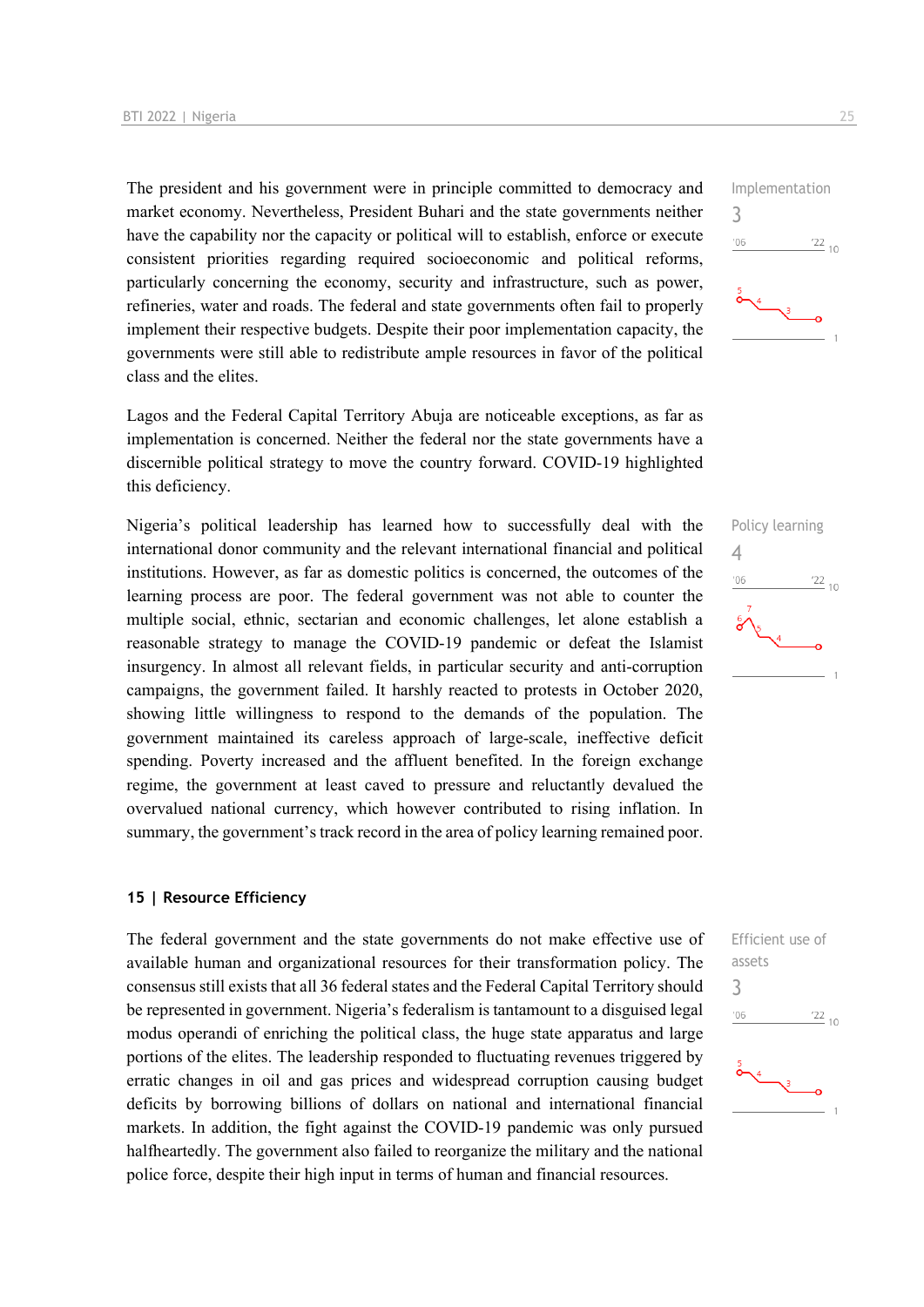The government and the National Assembly are quite efficient in formulating and passing budget proposals. In this environment, parliamentarians, well aware of their veto power as far as budgets are concerned, creatively deal with the government's budget proposals to their own advantage, meaning they increase the budgets. In almost all cases in the past, any indication that the president intended to veto any increase would most likely lead to nothing and to a humiliating defeat, since there is a common front in both houses of the National Assembly to overrule the presidential veto as soon as it affects finances.

During the period under review, the president and his government were not able to overcome conflicting objectives within the government and between the government and other democratic institutions, like the federal parliament and regional governments and parliaments, particularly concerning socioeconomic and financial affairs. The main conflicts persist in the oil- and gas-producing Niger Delta, in central Nigeria, and in the northwest with increasing sectarian crises and organized crime and in the northeast, where Boko Haram and its breakaway groups are still very active. Against the backdrop of influential veto powers within the political class and the elites and endemic corruption at all levels, the government's inability of overcoming conflicting objectives likewise applies to other fundamental questions: fighting the pandemic; overcoming the economic crisis; developing an adequate infrastructure; establishing sustainable development goals; managing demographic development; effective anti-corruption policies; tackling the issue of widespread unemployment among youth; and executing transparent and fair elections. This notwithstanding, the elites in general and the political class and lawmakers in particular still find common ground in legally and illegally distributing the country's wealth among themselves.

During the period under review, the leadership under President Buhari vowed to focus on a results-oriented anti-corruption campaign and to provide more financial resources to the two anti-corruption commissions, the EFCC and ICPC. Due to structural dilemmas in the weak institutions, which are constantly challenged by strong veto-powers, their efforts yielded only limited success. The commitment to anti-corruption, however, is maintained by the justice minister and the attorney general. The latter was reappointed during President Buhari's second term and continues to consider the anti-corruption campaign his most important mission . However, the results are mixed, at best. Overall, the government has changed its strategy and focused more on tracking and repatriating stolen money and confiscating real estate acquired by illegal means than on prosecuting offenders. With this approach, many culprits managed to get away without being convicted.

The "Nigerian System," even under democratic rule and the ostensible rule of law, does not provide for any integrity mechanisms designed to battle corruption. The sheer number of high-ranking officials charged with corruption and eventually discharged provides proof of this. At the federal level, transparency and auditing are





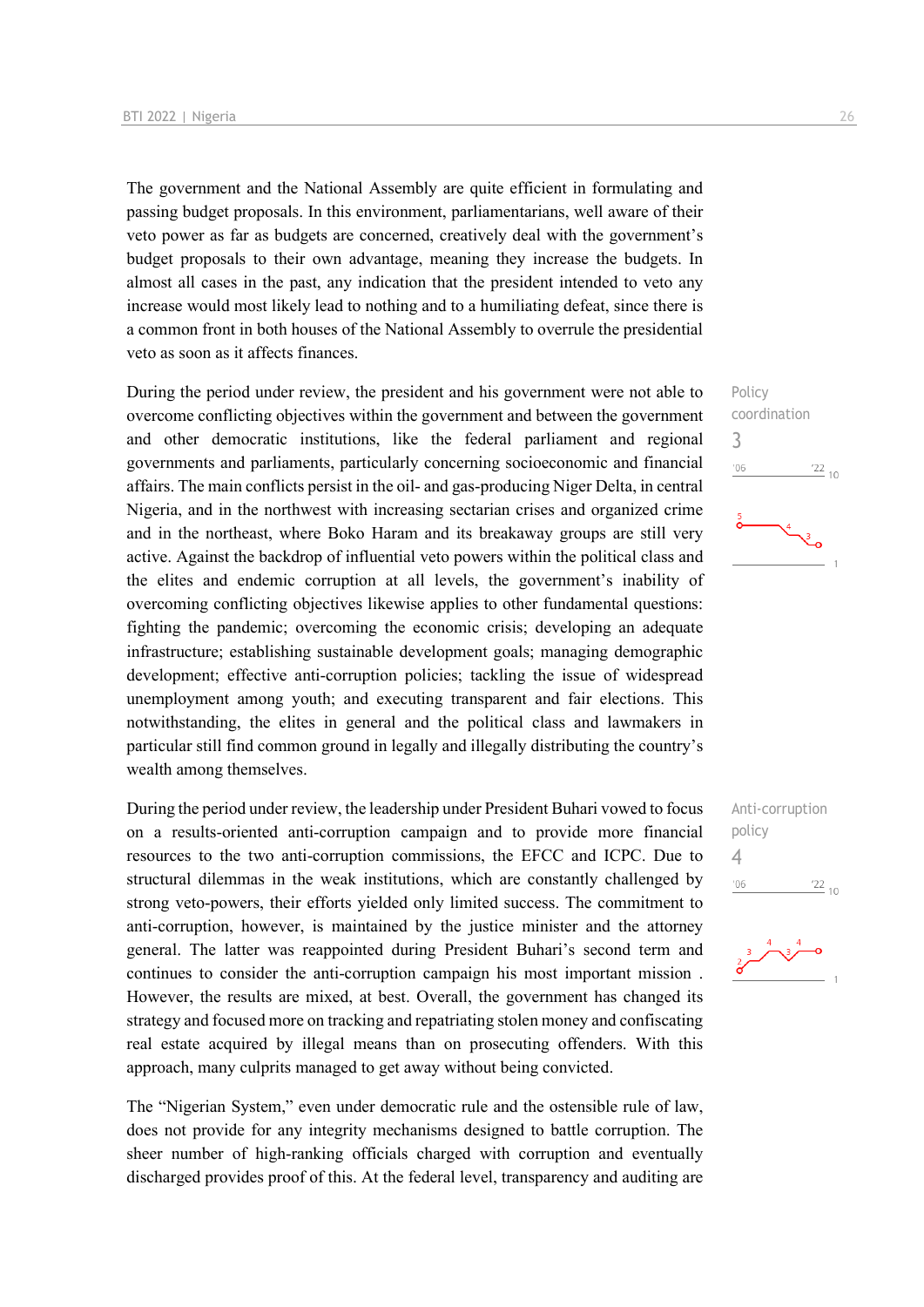guaranteed at least to some extent. Auditing at the state and local government levels only exists in theory. Take, for example, the opaque "security vote" which allegedly amounts to some \$600 million annually, which serves as regular payments to state governors aimed to reinforce their capacity to fight organized crime. The governors, however, are not obligated to keep records as to how the funds are utilized. In fact, most of the funds are stashed away by the governors.

There is no public procurement system worthy of the name.

One can hardly speak of conflict of interest rules. Arbitrariness, blackmailing and erratic, ad hoc decisions shape the system to a large extent. The most striking example of this is the fact that the elites cannot even guarantee property ownership because rules are vague and can easily be ignored or challenged.

The media is entitled to information from the federal government. In contrast, state governments deny the right to information. Ordinary citizens have no opportunity to obtain access to information.

There are no regulation of party or campaign financing.

# **16 | Consensus-Building**

The ideological differences between the ruling party, the APC, and the opposition party, the PDP are the difference between six and half a dozen. Both parties were predicated on a long-existing network of the old political class, which survived the various military regimes of the 1980s and 1990s, supplemented by members of the military-turned-politicians elite. However, both parties, as well as most Nigerians from all walks of life, are in favor of establishing and consolidating democracy and a market economy as strategic goals for development and transformation. However, there is still a deep divide over the question of how to achieve these strategic goals, given the grave north-south dichotomy, endemic corruption, sectarian crisis, Islamist insurgency, nationalistic movements, violent militias and organized crime in large parts of the country. Whenever a serious crisis occurs, however, the political class refer to the civil war with the aim of coming to a consensus concerning the unity of the country, which, according to most of them, is not negotiable.

In general, the leadership, the elites, the political class and the vast majority of Nigerians are in favor of a free market economy. However, the government lacks the capacity and willingness to formulate and implement a strategic governance and economic framework that would benefit the socioeconomic system at large. In this respect limited political will and economic incompetence hamper reforms and progress.

Consensus on goals 6 $'06$  $\frac{22}{10}$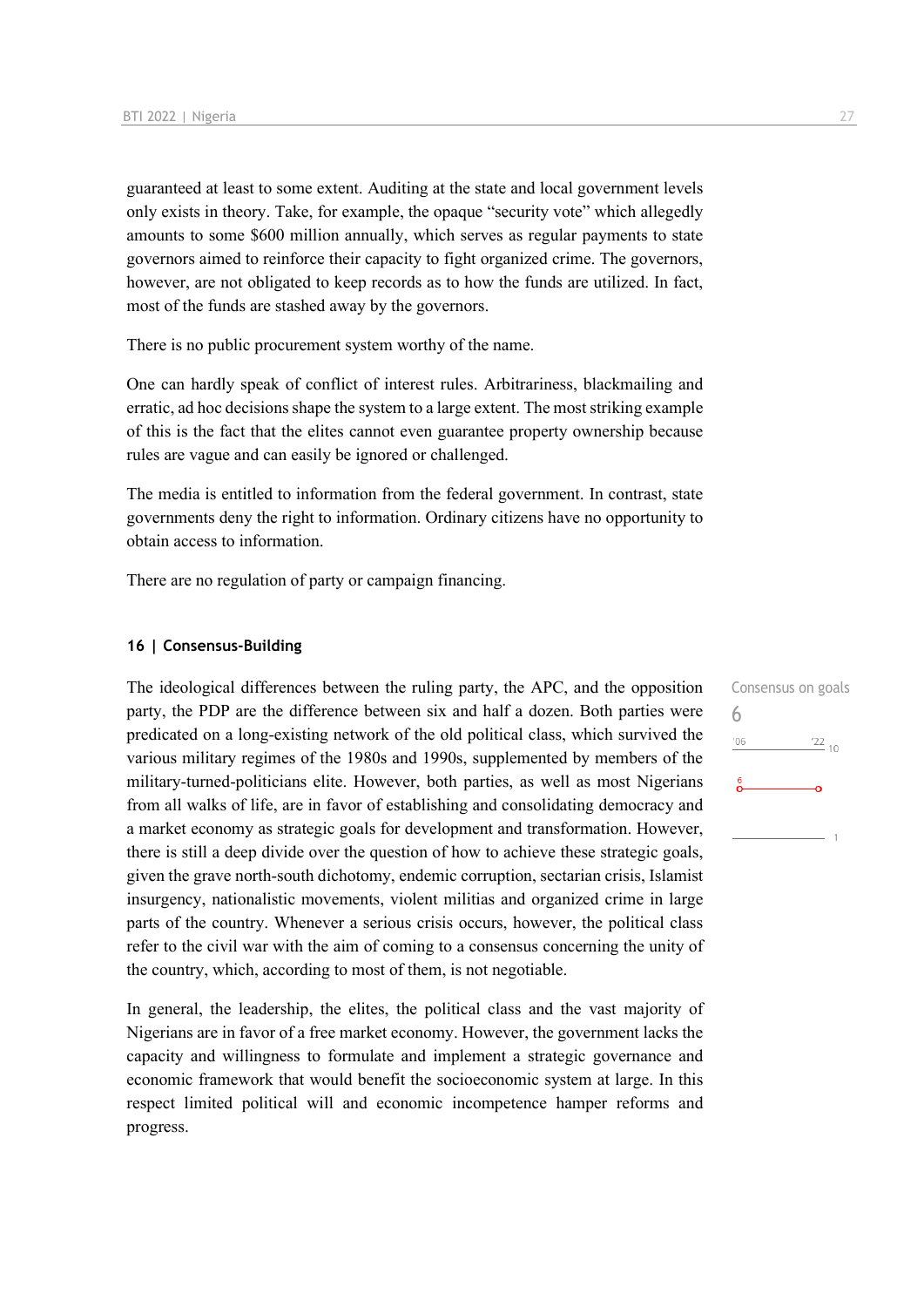The majority of the political class, the elites, the business community and the electorate formally support democracy and market economy. Nonetheless, there are strong anti-democratic veto powers within democratically legitimized institutions, the security services and both major religious communities. The military shapes domestic and security politics to a significant extent and in doing so frequently abuses democratic norms and goals. The military no longer plots coups as in the past, but according to U.S. government authorities, the government cannot fully control the armed forces. Quite a number of actors, both Muslim and Christian, do not fare well when it comes to the acceptance of democratic and transparent principles.

Regarding the management of social cleavages, the political leadership's record is quite poor. The pacification of the oil- and gas-producing Niger Delta was only partly successful. Resolving the deep crisis in the northeast, where the Islamist insurgency still challenges state and society, failed and there is no end to the crisis in sight. On the contrary, the number of violent and threatening hotspots has increased over time, which means that hardly any region in Nigeria can be considered safe. Numerous sectarian clashes with quite noticeable ethnic undertones, organized crime and piracy compound the cleavages. The administrative structure of 36 federal states, 768 local governments and six councils theoretically aims to provide an adequate framework for managing social cleavages. However, corruption, greed, weak leadership and socioeconomic incompetence exacerbate and further politicize deep-rooted local and regional grievances.

Generally, any political leadership in Nigeria has tended to ignore civil society actors to the greatest extent possible. At times, however, particularly during crises, a small number of NGOs, freelance experts and professionals, private media and representatives of mainstream churches and charismatic megachurches, Islamic organizations and trade unions have a limited impact on the political process and decision-making. If it suits the political leadership, prominent civil society actors are often successfully co-opted. In addition, organized groups, such as the officers' club comprised of retired high-ranking military staff or former presidents, politicians or administrators, serve the government whenever possible. Neither the COVID-19 pandemic nor the end-SARS protests in October 2020 had an impact on strengthening civil society at large.

The political class and the elites have in most cases successfully managed not to reveal the causes of crises. Against the backdrop of several crises, such as the COVID-19 pandemic and the protest against SARS, this approach has been strengthened. This notwithstanding, the government is rather successful in reconciling conflictive interests within the political class and the elites, in particular through sharing state revenues as quietly and secretively as possible. This includes the so-called security vote, opaque but regular payments to the state governors to help them enforce their regional security duties. In fact, most of these funds are utilized by the governors for their personal gain. The approach mentioned above, however,



Anti-democratic

actors





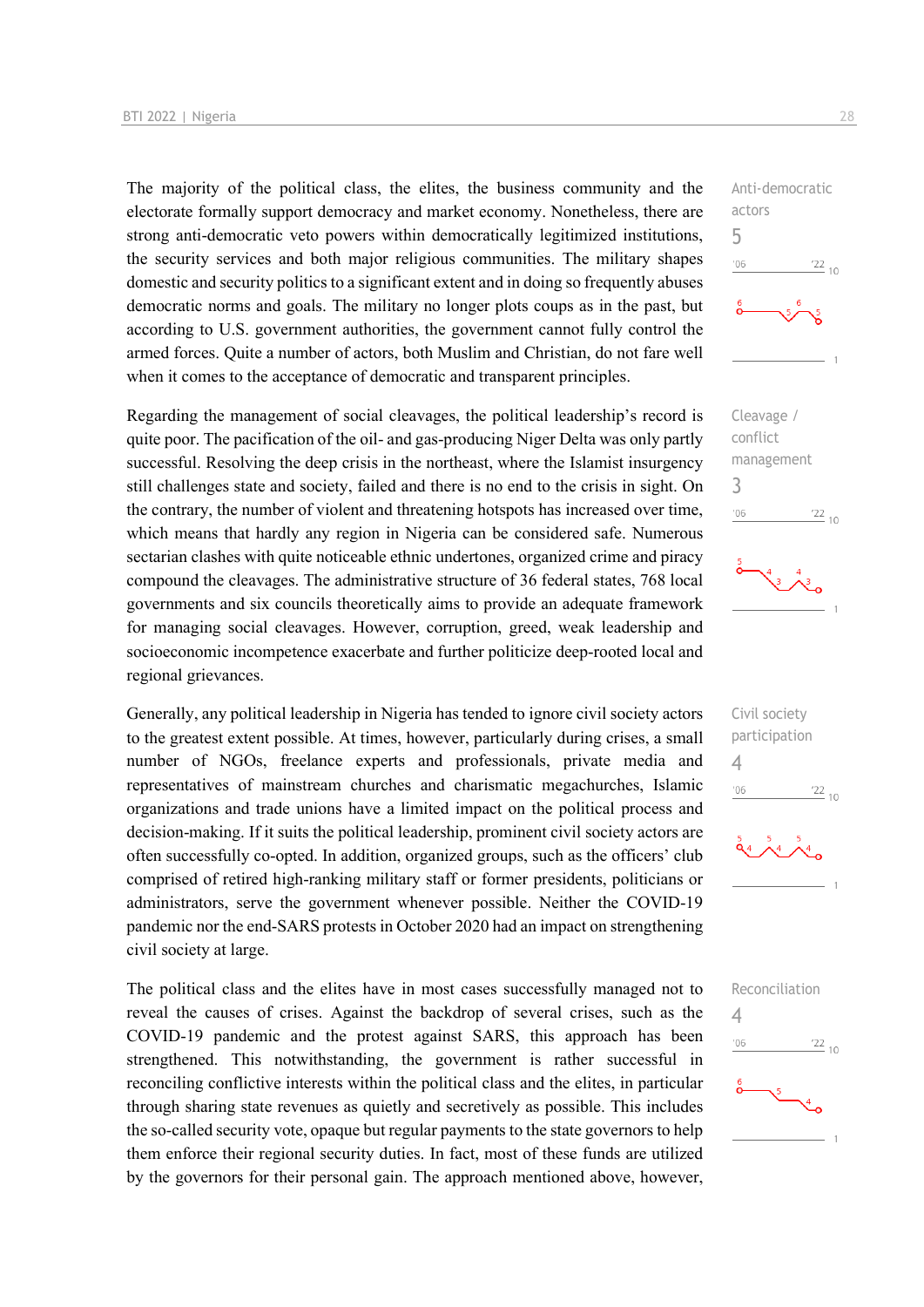does not apply in relation to the vast majority of people, who are left behind and belong to the huge number of losers to and victims of failed policies, fierce power struggles on all administrative levels, extrajudicial killings, arbitrariness and lack of access to justice. In the end, all these factors thwart any reconciliation efforts.

# **17 | International Cooperation**

No matter how small, any progress in the transformation process toward a market economy and liberal democracy is mainly related to pressure from outside actors (the IMF, World Bank, African Development Bank, foreign high-profile consultants from privately run finance organizations and Nigerian experts from the diaspora in the United Kingdom and the United States). The role of outside actors like the United States or the EU in the democratic transformation process, however, is rather marginal. With the COVID-19 pandemic, volatile oil and gas prices, conflicting interests and approaches concerning the anti-terror campaign in Nigeria's northeast and increased organized crime in most parts of the country, cooperation with the international community, in particular with the WHO and other U.N. organizations, increased. This also applies to closer military and intelligence cooperation with the United States, Britain and to some extent with the EU than existed previously. However, this approach did not produce the expected results in the fight against terrorism. For example, throughout the period under review, Islamist insurgents were able to maintain their insurgency on a significantly high level and maintain significant pressure on the security forces, which cost the lives of hundreds of security personnel. Nonetheless, Nigeria is committed to the Sustainable Development Goals (SDGs) and has firmly established a coordinating office. The many overwhelming security and socioeconomic challenges, however, will overshadow any implementation of SDG-related policies for the foreseeable future.

Nigeria's credibility and reputation in the international community has suffered serious setbacks, since the manipulated presidential election in 2019, which was tantamount to a silent coup d'état, and additionally, due to several questionable results in gubernatorial and parliamentary elections. The country's poor reputation was made worse by the ongoing Islamist insurgency and the state's failure to handle the worsening security situation in almost all parts of the country. As far as dealing with the COVID-19 pandemic is concerned, the government's record is similarly poor. This notwithstanding, Nigeria still plays a visible role in institutions such as the African Development Bank, ECOWAS and the U.N. However, the country's longlasting border closure did not go down well with the neighboring states and ECOWAS, and once again underlined Nigeria's frequently high-handed policies with regard to its neighbors. This behavior also applies to domestic affairs, as demonstrated by the security services, in particular the military and the police. They frequently abuse their powers, allegedly in the fight against terrorism, crime and militias, which prompts widespread criticism from within and outside Nigeria.





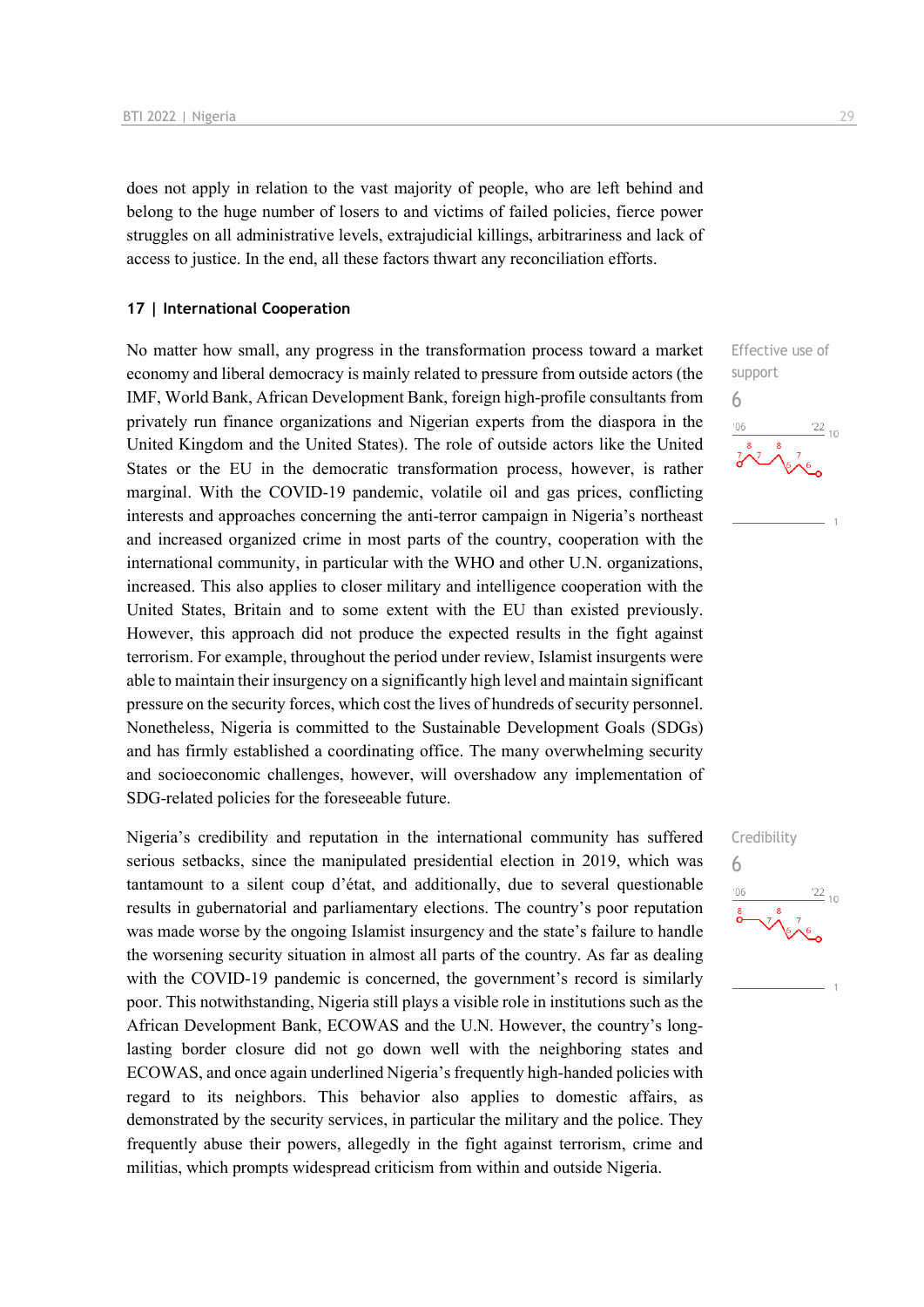Nigeria's credibility in the realm of regional cooperation has suffered setbacks during the period under review. The inability to end the Islamist insurgency and rather poor performance in terms of cooperating with neighboring states to combat the insurgents have damaged Nigeria's reputation. In addition, the border closure, which clearly breached ECOWAS protocol, and cross-border organized crime weakened Nigeria's position in terms of regional cooperation. Even signing the treaty on trade and economic cooperation in Africa in 2020 – AfCFTA – was seen by the other African countries as a reluctant act, since Nigeria had refused to do so the previous year. On the whole, this has a negative impact on Nigeria's self-proclaimed leading role in the West African subregion.